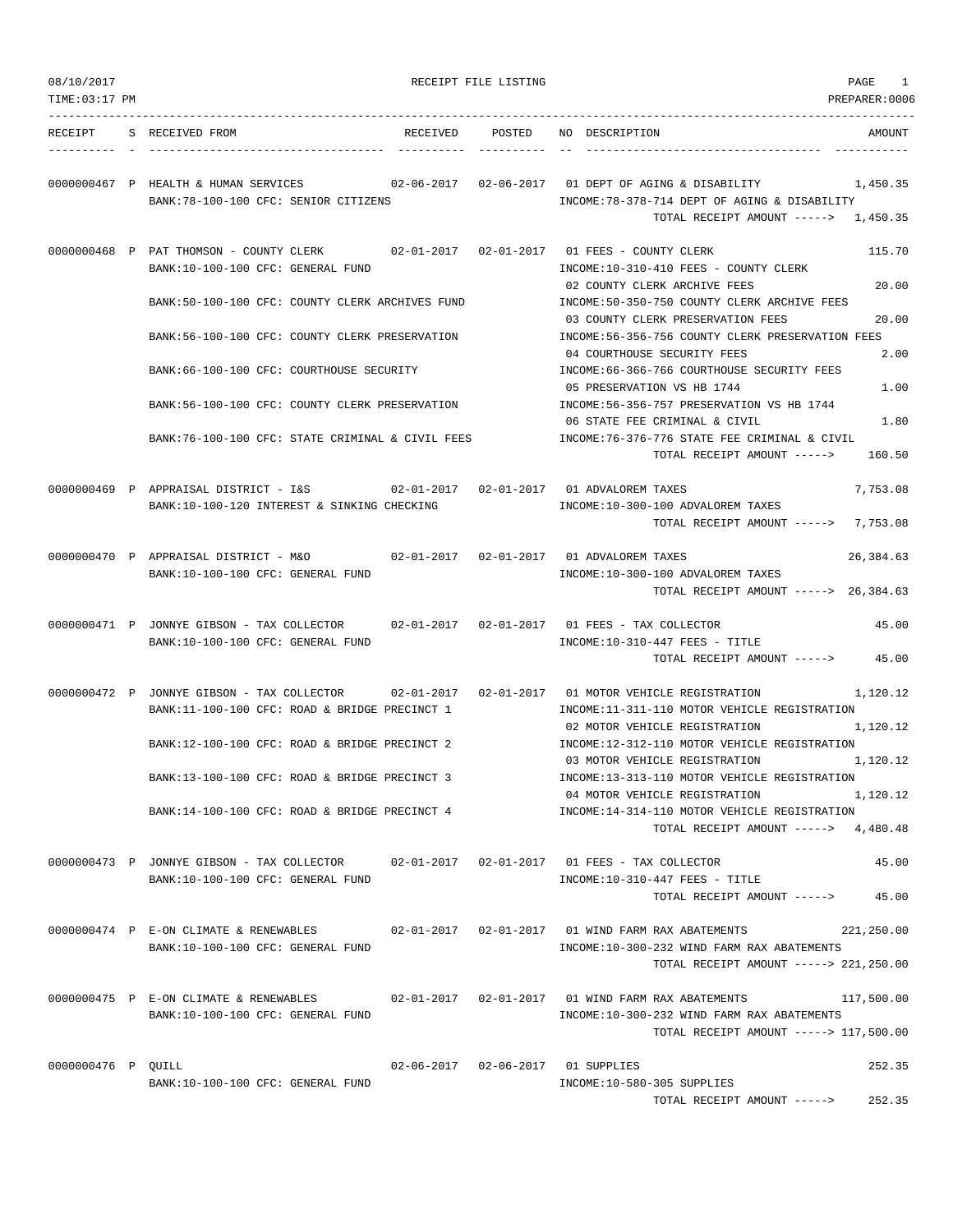| 08/10/2017     |                                                                                                                                                              | RECEIPT FILE LISTING |                                                                                                                  | PAGE<br>2      |
|----------------|--------------------------------------------------------------------------------------------------------------------------------------------------------------|----------------------|------------------------------------------------------------------------------------------------------------------|----------------|
| TIME: 03:17 PM |                                                                                                                                                              |                      |                                                                                                                  | PREPARER:0006  |
| RECEIPT        | S RECEIVED FROM                                                                                                                                              | RECEIVED POSTED      | NO DESCRIPTION                                                                                                   | AMOUNT         |
|                | 0000000477 U WRONG ACCOUNT -- VOID<br>02-06-2017<br>BANK:10-100-100 CFC: GENERAL FUND                                                                        |                      | 01 CHILD WELFARE FUND<br>INCOME:10-330-100 CHILD WELFARE FUND<br>TOTAL RECEIPT AMOUNT ----->                     | 10.00<br>10.00 |
|                | 0000000478 P APPRAISAL DISTRICT - M&O<br>BANK:10-100-100 CFC: GENERAL FUND                                                                                   |                      | INCOME:10-300-100 ADVALOREM TAXES                                                                                | 227,537.06     |
|                |                                                                                                                                                              |                      | TOTAL RECEIPT AMOUNT -----> 227,537.06                                                                           |                |
|                | 0000000479 P APPRAISAL DISTRICT - I&S 62-06-2017 02-06-2017 01 ADVALOREM TAXES<br>BANK:10-100-120 INTEREST & SINKING CHECKING                                |                      | INCOME:10-300-100 ADVALOREM TAXES<br>TOTAL RECEIPT AMOUNT -----> 66,854.04                                       | 66,854.04      |
|                |                                                                                                                                                              |                      |                                                                                                                  |                |
|                | 0000000480 P APPRAISAL DISTRICT - M&O<br>BANK:10-100-100 CFC: GENERAL FUND                                                                                   |                      | INCOME:10-300-100 ADVALOREM TAXES<br>TOTAL RECEIPT AMOUNT -----> 56,601.43                                       | 56,601.43      |
|                | 0000000481 P APPRAISAL DISTRICT - I&S 62-06-2017 02-06-2017 01 ADVALOREM TAXES<br>BANK:10-100-120 INTEREST & SINKING CHECKING                                |                      | INCOME:10-300-100 ADVALOREM TAXES                                                                                | 16,631.51      |
|                |                                                                                                                                                              |                      | TOTAL RECEIPT AMOUNT -----> 16,631.51                                                                            |                |
|                | 0000000482 P ANGIE PIPPIN - JP<br>$02-02-2017$ $02-02-2017$ 01 FEES - JP #1<br>BANK:10-100-100 CFC: GENERAL FUND<br>REPORT-CODE-MONTH-TITLE:101-02-JP-LINE 1 |                      | INCOME:10-310-430 FEES - JP #1                                                                                   | 105.64         |
|                | BANK:66-100-100 CFC: COURTHOUSE SECURITY                                                                                                                     |                      | 02 COURTHOUSE SECURITY FEES<br>INCOME: 66-366-766 COURTHOUSE SECURITY FEES                                       | 2.91           |
|                | BANK:10-100-100 CFC: GENERAL FUND                                                                                                                            |                      | 03 JP ATTY DELINQUENT COL FEES<br>INCOME:10-310-432 JP ATTY DELINQUENT COL FEES<br>04 STATE FEE CRIMINAL & CIVIL | 34.90<br>98.64 |
|                | BANK:76-100-100 CFC: STATE CRIMINAL & CIVIL FEES                                                                                                             |                      | INCOME: 76-376-776 STATE FEE CRIMINAL & CIVIL<br>05 JUSTICE COURT TECH FEES                                      | 2.91           |
|                | BANK:82-100-100 CFC: JUSTICE COURT TECH CHECKING                                                                                                             |                      | INCOME:82-380-820 JUSTICE COURT TECH FEES<br>TOTAL RECEIPT AMOUNT ----->                                         | 245.00         |
|                | 0000000483 P ANGIE PIPPIN - JP<br>BANK:10-100-100 CFC: GENERAL FUND                                                                                          |                      | 02-02-2017  02-02-2017  01 JUROR REIMBURSEMENT<br>INCOME:10-300-216 JUROR REIMBURSEMENT                          | 4.00           |
|                | BANK:10-100-100 CFC: GENERAL FUND<br>REPORT-CODE-MONTH-TITLE:101-02-JP-LINE 1                                                                                |                      | $02$ FEES - JP #1<br>INCOME:10-310-430 FEES - JP #1                                                              | 70.90          |
|                | BANK: 66-100-100 CFC: COURTHOUSE SECURITY                                                                                                                    |                      | 03 COURTHOUSE SECURITY FEES<br>INCOME:66-366-766 COURTHOUSE SECURITY FEES                                        | 1.00           |
|                | BANK:76-100-100 CFC: STATE CRIMINAL & CIVIL FEES                                                                                                             |                      | 04 STATE FEE CRIMINAL & CIVIL<br>INCOME: 76-376-776 STATE FEE CRIMINAL & CIVIL                                   | 81.50          |
|                | BANK:82-100-100 CFC: JUSTICE COURT TECH CHECKING                                                                                                             |                      | 05 JUSTICE COURT TECH FEES<br>INCOME:82-380-820 JUSTICE COURT TECH FEES<br>TOTAL RECEIPT AMOUNT ----->           | 4.60<br>162.00 |
|                | 0000000484 P ANGIE PIPPIN - JP                                                                                                                               |                      | 02-03-2017  02-03-2017  01 JUROR REIMBURSEMENT                                                                   | 0.68           |
|                | BANK:10-100-100 CFC: GENERAL FUND                                                                                                                            |                      | INCOME:10-300-216 JUROR REIMBURSEMENT<br>$02$ FEES - JP #1                                                       | 74.49          |
|                | BANK:10-100-100 CFC: GENERAL FUND<br>REPORT-CODE-MONTH-TITLE:101-02-JP-LINE 1                                                                                |                      | INCOME:10-310-430 FEES - JP #1                                                                                   |                |
|                | BANK:66-100-100 CFC: COURTHOUSE SECURITY                                                                                                                     |                      | 03 COURTHOUSE SECURITY FEES<br>INCOME:66-366-766 COURTHOUSE SECURITY FEES                                        | 0.17           |
|                | BANK:76-100-100 CFC: STATE CRIMINAL & CIVIL FEES                                                                                                             |                      | 04 STATE FEE CRIMINAL & CIVIL<br>INCOME: 76-376-776 STATE FEE CRIMINAL & CIVIL                                   | 13.87          |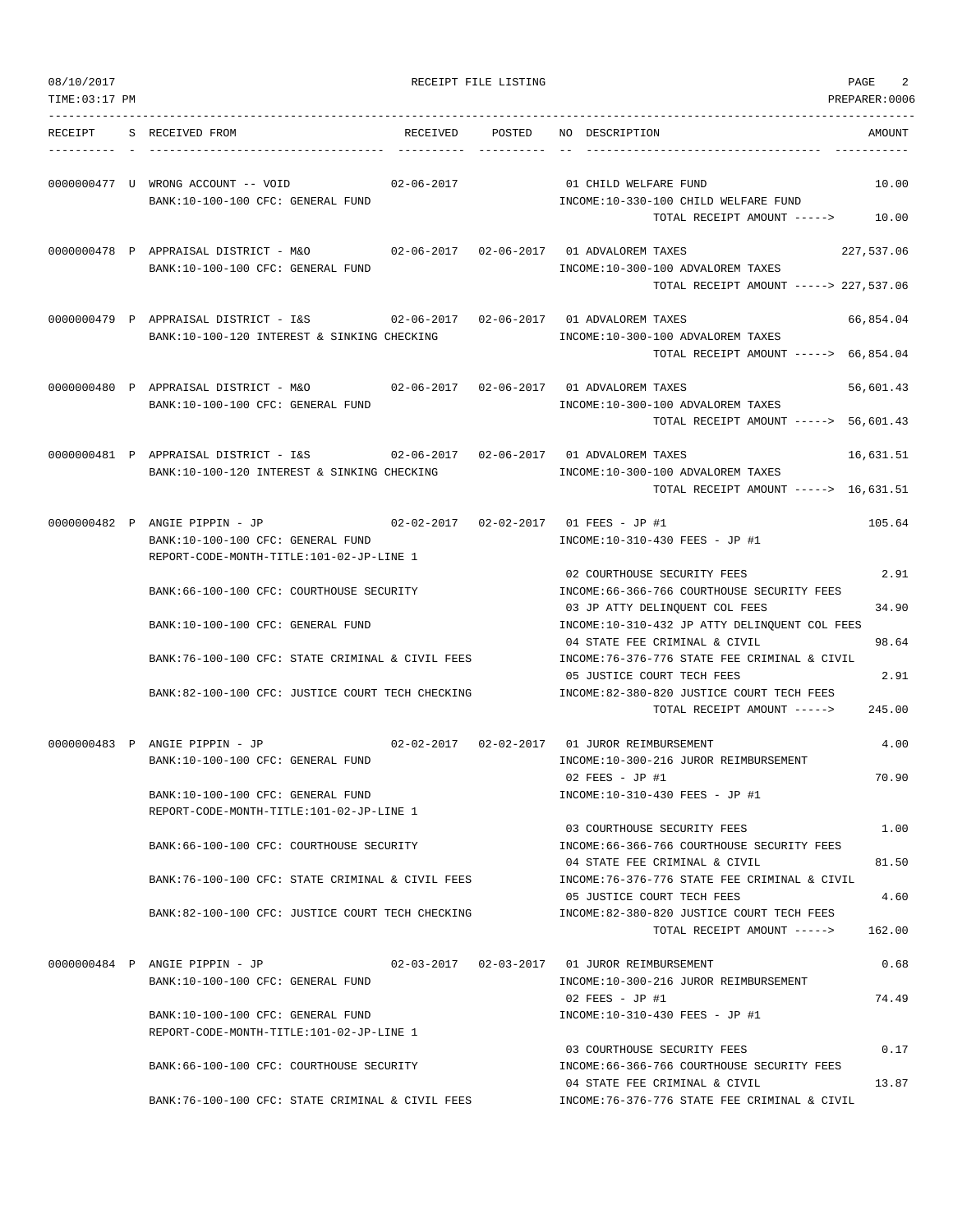| 08/10/2017<br>TIME: 03:17 PM |                                |                                                                                                                                                                                                                                   |                                   | RECEIPT FILE LISTING |                                                                                                                                                                                                                                                                                                                            | PAGE<br>3<br>PREPARER:0006       |
|------------------------------|--------------------------------|-----------------------------------------------------------------------------------------------------------------------------------------------------------------------------------------------------------------------------------|-----------------------------------|----------------------|----------------------------------------------------------------------------------------------------------------------------------------------------------------------------------------------------------------------------------------------------------------------------------------------------------------------------|----------------------------------|
|                              | RECEIPT S RECEIVED FROM        |                                                                                                                                                                                                                                   |                                   |                      | RECEIVED POSTED NO DESCRIPTION                                                                                                                                                                                                                                                                                             | AMOUNT                           |
| 0000000484                   | Continued                      | BANK:82-100-100 CFC: JUSTICE COURT TECH CHECKING                                                                                                                                                                                  |                                   |                      | 05 JUSTICE COURT TECH FEES<br>INCOME:82-380-820 JUSTICE COURT TECH FEES<br>TOTAL RECEIPT AMOUNT ----->                                                                                                                                                                                                                     | 0.79<br>90.00                    |
|                              |                                | BANK:10-100-100 CFC: GENERAL FUND<br>BANK:50-100-100 CFC: COUNTY CLERK ARCHIVES FUND                                                                                                                                              |                                   |                      | 0000000485 P PAT THOMSON - COUNTY CLERK 02-03-2017 02-03-2017 01 FEES - COUNTY CLERK<br>INCOME:10-310-410 FEES - COUNTY CLERK<br>02 COUNTY CLERK ARCHIVE FEES<br>INCOME: 50-350-750 COUNTY CLERK ARCHIVE FEES<br>03 COUNTY CLERK PRESERVATION FEES                                                                         | 280.00<br>190.00<br>230.00       |
|                              |                                | BANK:56-100-100 CFC: COUNTY CLERK PRESERVATION<br>BANK:66-100-100 CFC: COURTHOUSE SECURITY                                                                                                                                        |                                   |                      | INCOME:56-356-756 COUNTY CLERK PRESERVATION FEES<br>04 COURTHOUSE SECURITY FEES<br>INCOME: 66-366-766 COURTHOUSE SECURITY FEES<br>TOTAL RECEIPT AMOUNT ----->                                                                                                                                                              | 19.00<br>719.00                  |
|                              |                                | BANK:10-100-100 CFC: GENERAL FUND<br>BANK:50-100-100 CFC: COUNTY CLERK ARCHIVES FUND                                                                                                                                              |                                   |                      | 0000000486 P PAT THOMSON - COUNTY CLERK 02-06-2017 02-06-2017 01 FEES - COUNTY CLERK<br>INCOME:10-310-410 FEES - COUNTY CLERK<br>02 COUNTY CLERK ARCHIVE FEES<br>INCOME: 50-350-750 COUNTY CLERK ARCHIVE FEES                                                                                                              | 197.25<br>70.00                  |
|                              |                                | BANK:56-100-100 CFC: COUNTY CLERK PRESERVATION<br>BANK:66-100-100 CFC: COURTHOUSE SECURITY                                                                                                                                        |                                   |                      | 03 COUNTY CLERK PRESERVATION FEES<br>INCOME:56-356-756 COUNTY CLERK PRESERVATION FEES<br>04 COURTHOUSE SECURITY FEES<br>INCOME: 66-366-766 COURTHOUSE SECURITY FEES<br>TOTAL RECEIPT AMOUNT ----->                                                                                                                         | 70.00<br>7.00<br>344.25          |
|                              | 0000000487 P ANGIE PIPPIN - JP | BANK:10-100-100 CFC: GENERAL FUND<br>BANK:10-100-100 CFC: GENERAL FUND                                                                                                                                                            | $02 - 06 - 2017$ $02 - 06 - 2017$ |                      | 01 JUROR REIMBURSEMENT<br>INCOME:10-300-216 JUROR REIMBURSEMENT<br>$02$ FEES - JP #1<br>INCOME:10-310-430 FEES - JP #1                                                                                                                                                                                                     | 10.56<br>485.69                  |
|                              |                                | REPORT-CODE-MONTH-TITLE:101-02-JP-LINE 1<br>BANK:66-100-100 CFC: COURTHOUSE SECURITY<br>BANK:10-100-100 CFC: GENERAL FUND<br>BANK:76-100-100 CFC: STATE CRIMINAL & CIVIL FEES<br>BANK:82-100-100 CFC: JUSTICE COURT TECH CHECKING |                                   |                      | 03 COURTHOUSE SECURITY FEES<br>INCOME: 66-366-766 COURTHOUSE SECURITY FEES<br>04 JP ATTY DELINQUENT COL FEES<br>INCOME:10-310-432 JP ATTY DELINQUENT COL FEES<br>05 STATE FEE CRIMINAL & CIVIL<br>INCOME: 76-376-776 STATE FEE CRIMINAL & CIVIL<br>06 JUSTICE COURT TECH FEES<br>INCOME:82-380-820 JUSTICE COURT TECH FEES | 7.22<br>35.31<br>241.49<br>16.73 |
|                              |                                | 0000000492 P APPRAISAL DISTRICT - M&O 62-07-2017 02-07-2017 01 ADVALOREM TAXES<br>BANK:10-100-100 CFC: GENERAL FUND                                                                                                               |                                   |                      | TOTAL RECEIPT AMOUNT -----><br>INCOME:10-300-100 ADVALOREM TAXES<br>TOTAL RECEIPT AMOUNT -----> 86,046.46                                                                                                                                                                                                                  | 797.00<br>86,046.46              |
|                              |                                | 0000000493 P APPRAISAL DISTRICT - I&S<br>BANK:10-100-120 INTEREST & SINKING CHECKING                                                                                                                                              |                                   |                      | INCOME:10-300-100 ADVALOREM TAXES<br>TOTAL RECEIPT AMOUNT -----> 25,249.13                                                                                                                                                                                                                                                 | 25, 249. 13                      |
|                              |                                | 0000000494 P EMILIA GARCIA - SENIOR CITIZENS 02-07-2017 02-07-2017 01 FOOD DONATIONS<br>BANK:78-100-100 CFC: SENIOR CITIZENS                                                                                                      |                                   |                      | INCOME: 78-378-712 FOOD DONATIONS<br>TOTAL RECEIPT AMOUNT ----->                                                                                                                                                                                                                                                           | 46.50<br>46.50                   |
|                              |                                | 0000000495 P EMILIA GARCIA - SENIOR CITIZENS 02-07-2017 02-07-2017 01 FOOD DONATIONS<br>BANK: 78-100-100 CFC: SENIOR CITIZENS                                                                                                     |                                   |                      | INCOME: 78-378-712 FOOD DONATIONS<br>TOTAL RECEIPT AMOUNT ----->                                                                                                                                                                                                                                                           | 41.00<br>41.00                   |
|                              |                                | 0000000496 P EMILIA GARCIA - SENIOR CITIZENS 02-07-2017 02-07-2017 01 FOOD DONATIONS<br>BANK: 78-100-100 CFC: SENIOR CITIZENS                                                                                                     |                                   |                      | INCOME: 78-378-712 FOOD DONATIONS<br>TOTAL RECEIPT AMOUNT ----->                                                                                                                                                                                                                                                           | 31.00<br>31.00                   |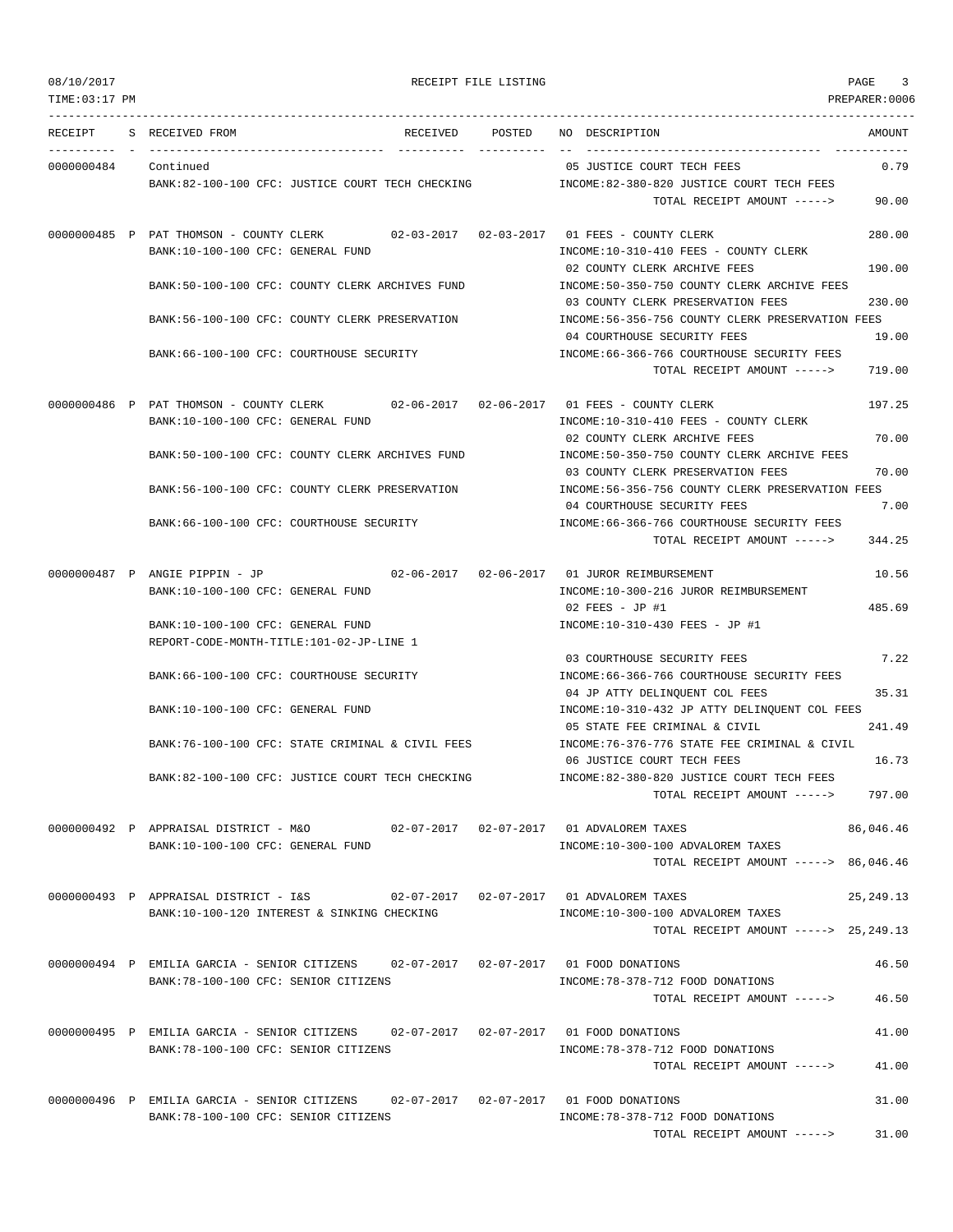| 08/10/2017     |                                                                                                                                 | RECEIPT FILE LISTING | PAGE<br>4                                                                                                                          |
|----------------|---------------------------------------------------------------------------------------------------------------------------------|----------------------|------------------------------------------------------------------------------------------------------------------------------------|
| TIME: 03:17 PM |                                                                                                                                 |                      | PREPARER:0006                                                                                                                      |
| RECEIPT        | S RECEIVED FROM<br>RECEIVED                                                                                                     | POSTED               | NO DESCRIPTION<br>AMOUNT                                                                                                           |
|                | 0000000497 P WEST CENTERAL TEXAS COG<br>02-02-2017  02-02-2017  01 WCTCOG PROGRAM<br>BANK:78-100-100 CFC: SENIOR CITIZENS       |                      | 2,623.86<br>INCOME: 78-378-710 WCTCOG PROGRAM<br>TOTAL RECEIPT AMOUNT -----><br>2,623.86                                           |
|                | 0000000500 P ANGIE PIPPIN - JP<br>BANK:10-100-100 CFC: GENERAL FUND                                                             |                      | 8.00<br>02-08-2017  02-08-2017  01 JUROR REIMBURSEMENT<br>INCOME:10-300-216 JUROR REIMBURSEMENT                                    |
|                | BANK:10-100-100 CFC: GENERAL FUND<br>REPORT-CODE-MONTH-TITLE:101-02-JP-LINE 1                                                   |                      | 457.80<br>$02$ FEES - JP #1<br>INCOME:10-310-430 FEES - JP #1                                                                      |
|                | BANK:66-100-100 CFC: COURTHOUSE SECURITY                                                                                        |                      | 6.00<br>03 COURTHOUSE SECURITY FEES<br>INCOME: 66-366-766 COURTHOUSE SECURITY FEES                                                 |
|                | BANK:10-100-100 CFC: GENERAL FUND                                                                                               |                      | 04 PARKS & WILDLIFE<br>78.00<br>INCOME:10-310-432 JP ATTY DELINQUENT COL FEES                                                      |
|                | BANK:76-100-100 CFC: STATE CRIMINAL & CIVIL FEES                                                                                |                      | 05 STATE FEE CRIMINAL & CIVIL<br>217.00<br>INCOME: 76-376-776 STATE FEE CRIMINAL & CIVIL                                           |
|                | BANK:82-100-100 CFC: JUSTICE COURT TECH CHECKING                                                                                |                      | 06 JUSTICE COURT TECH FEES<br>13.20<br>INCOME:82-380-820 JUSTICE COURT TECH FEES<br>TOTAL RECEIPT AMOUNT -----><br>780.00          |
|                | 0000000501 P DISTRICT COURTS - COMPTROLLER 02-06-2017 02-06-2017 01 JURY REIMBURSEMENT FEE<br>BANK:10-100-100 CFC: GENERAL FUND |                      | 1,020.00<br>INCOME:10-210-512 JURY REIMBURSEMENT FEE<br>TOTAL RECEIPT AMOUNT -----><br>1,020.00                                    |
|                | 0000000502 P PAT THOMSON - COUNTY CLERK<br>BANK:10-100-100 CFC: GENERAL FUND                                                    |                      | 19.00<br>INCOME:10-310-410 FEES - COUNTY CLERK                                                                                     |
|                | BANK:50-100-100 CFC: COUNTY CLERK ARCHIVES FUND                                                                                 |                      | 02 COUNTY CLERK ARCHIVE FEES<br>20.00<br>INCOME:50-350-750 COUNTY CLERK ARCHIVE FEES<br>03 COUNTY CLERK PRESERVATION FEES<br>20.00 |
|                | BANK:56-100-100 CFC: COUNTY CLERK PRESERVATION                                                                                  |                      | INCOME:56-356-756 COUNTY CLERK PRESERVATION FEES<br>04 COURTHOUSE SECURITY FEES<br>2.00                                            |
|                | BANK:66-100-100 CFC: COURTHOUSE SECURITY                                                                                        |                      | INCOME: 66-366-766 COURTHOUSE SECURITY FEES<br>TOTAL RECEIPT AMOUNT -----><br>61.00                                                |
|                | 0000000503 P ANGIE PIPPIN - JP<br>BANK:10-100-100 CFC: GENERAL FUND                                                             |                      | 6.15<br>INCOME:10-300-216 JUROR REIMBURSEMENT                                                                                      |
|                | BANK:10-100-100 CFC: GENERAL FUND<br>REPORT-CODE-MONTH-TITLE:101-02-JP-LINE 1                                                   |                      | 153.06<br>02 FEES - JP #1<br>INCOME:10-310-430 FEES - JP #1                                                                        |
|                | BANK:66-100-100 CFC: COURTHOUSE SECURITY                                                                                        |                      | 03 COURTHOUSE SECURITY FEES<br>1.53<br>INCOME: 66-366-766 COURTHOUSE SECURITY FEES                                                 |
|                | BANK: 76-100-100 CFC: STATE CRIMINAL & CIVIL FEES                                                                               |                      | 6.15<br>04 PARKS & WILDLIFE<br>INCOME: 76-376-704 PARKS & WILDLIFE                                                                 |
|                | BANK:76-100-100 CFC: STATE CRIMINAL & CIVIL FEES                                                                                |                      | 05 STATE FEE CRIMINAL & CIVIL<br>118.11<br>INCOME: 76-376-776 STATE FEE CRIMINAL & CIVIL<br>285.00<br>TOTAL RECEIPT AMOUNT ----->  |
|                | $0000000504$ U CHILD WELFARE - DOES NOT BELONG $02-06-2017$                                                                     |                      | 01 CHILD WELFARE REVENUE<br>10.00                                                                                                  |
|                | BANK:76-100-100 CFC: STATE CRIMINAL & CIVIL FEES                                                                                |                      | INCOME: 76-376-776 STATE FEE CRIMINAL & CIVIL<br>TOTAL RECEIPT AMOUNT -----><br>10.00                                              |
|                | 0000000507 P APPRAISAL DISTRICT - M&O 62-08-2017 02-08-2017 01 ADVALOREM TAXES<br>BANK:10-100-100 CFC: GENERAL FUND             |                      | 103,781.51<br>INCOME:10-300-100 ADVALOREM TAXES                                                                                    |
|                |                                                                                                                                 |                      | TOTAL RECEIPT AMOUNT -----> 103,781.51                                                                                             |
|                | 0000000508 P APPRAISAL DISTRICT - I&S<br>BANK:10-100-120 INTEREST & SINKING CHECKING                                            |                      | 30,500.72<br>INCOME:10-300-100 ADVALOREM TAXES<br>TOTAL RECEIPT AMOUNT -----> 30,500.72                                            |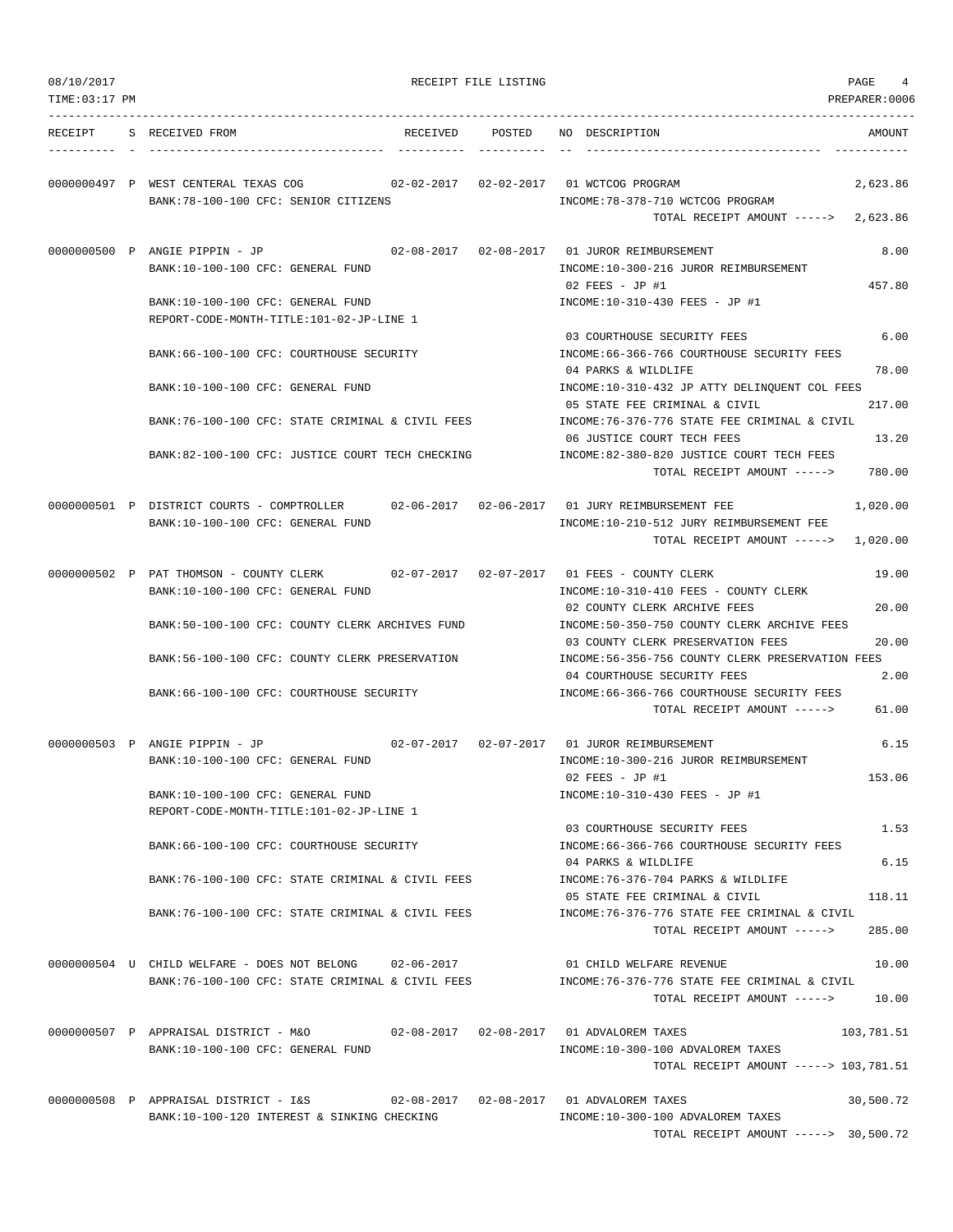| 08/10/2017     |                                                                                                                                                 | RECEIPT FILE LISTING |                                                                                                                                                  | 5<br>PAGE        |
|----------------|-------------------------------------------------------------------------------------------------------------------------------------------------|----------------------|--------------------------------------------------------------------------------------------------------------------------------------------------|------------------|
| TIME: 03:17 PM |                                                                                                                                                 |                      |                                                                                                                                                  | PREPARER: 0006   |
| RECEIPT        | S RECEIVED FROM                                                                                                                                 | RECEIVED POSTED      | NO DESCRIPTION                                                                                                                                   | AMOUNT           |
|                | 0000000509 P JONNYE GIBSON - TAX COLLECTOR 02-10-2017 02-10-2017 01 INTEREST EARNED<br>BANK:10-100-100 CFC: GENERAL FUND                        |                      | INCOME:10-300-180 INTEREST EARNED<br>TOTAL RECEIPT AMOUNT ----->                                                                                 | 0.70<br>0.70     |
|                | 0000000510 P JONNYE GIBSON - TAX COLLECTOR 02-10-2017 02-10-2017 01 FEES - TAX COLLECTOR<br>BANK:10-100-100 CFC: GENERAL FUND                   |                      | $INCOME: 10-310-447$ FEES - TITLE<br>TOTAL RECEIPT AMOUNT ----->                                                                                 | 70.00<br>70.00   |
|                | 0000000511 P JONNYE GIBSON - TAX COLLECTOR 02-10-2017 02-10-2017 01 MOTOR VEHICLE REGISTRATION<br>BANK:11-100-100 CFC: ROAD & BRIDGE PRECINCT 1 |                      | INCOME:11-311-110 MOTOR VEHICLE REGISTRATION<br>02 MOTOR VEHICLE REGISTRATION                                                                    | 973.09<br>973.09 |
|                | BANK:12-100-100 CFC: ROAD & BRIDGE PRECINCT 2                                                                                                   |                      | INCOME:12-312-110 MOTOR VEHICLE REGISTRATION<br>03 MOTOR VEHICLE REGISTRATION                                                                    | 973.09           |
|                | BANK:13-100-100 CFC: ROAD & BRIDGE PRECINCT 3                                                                                                   |                      | INCOME:13-313-110 MOTOR VEHICLE REGISTRATION<br>04 MOTOR VEHICLE REGISTRATION                                                                    | 973.07           |
|                | BANK:14-100-100 CFC: ROAD & BRIDGE PRECINCT 4                                                                                                   |                      | INCOME:14-314-110 MOTOR VEHICLE REGISTRATION<br>05 FEES - TAX COLLECTOR                                                                          | 1.90             |
|                | BANK:10-100-100 CFC: GENERAL FUND                                                                                                               |                      | INCOME:10-310-445 FEES - TAX COLLECTOR<br>TOTAL RECEIPT AMOUNT -----> 3,894.24                                                                   |                  |
|                |                                                                                                                                                 |                      |                                                                                                                                                  |                  |
|                | BANK:11-100-100 CFC: ROAD & BRIDGE PRECINCT 1                                                                                                   |                      | 0000000512 P JONNYE GIBSON - TAX COLLECTOR $02-10-2017$ 02-10-2017 01 MOTOR VEHICLE REGISTRATION<br>INCOME:11-311-110 MOTOR VEHICLE REGISTRATION | 1,387.01         |
|                | BANK:12-100-100 CFC: ROAD & BRIDGE PRECINCT 2                                                                                                   |                      | 02 MOTOR VEHICLE REGISTRATION<br>INCOME:12-312-110 MOTOR VEHICLE REGISTRATION                                                                    | 1,387.01         |
|                | BANK:13-100-100 CFC: ROAD & BRIDGE PRECINCT 3                                                                                                   |                      | 03 MOTOR VEHICLE REGISTRATION<br>INCOME:13-313-110 MOTOR VEHICLE REGISTRATION                                                                    | 1,387.01         |
|                | BANK:14-100-100 CFC: ROAD & BRIDGE PRECINCT 4                                                                                                   |                      | 04 MOTOR VEHICLE REGISTRATION<br>INCOME:14-314-110 MOTOR VEHICLE REGISTRATION<br>05 FEES - TAX COLLECTOR                                         | 1,387.00<br>3.80 |
|                | BANK:10-100-100 CFC: GENERAL FUND                                                                                                               |                      | INCOME:10-310-445 FEES - TAX COLLECTOR<br>TOTAL RECEIPT AMOUNT -----> 5,551.83                                                                   |                  |
|                | 0000000513 P TAYLOR COUNTY                                                                                                                      |                      | 02-10-2017   02-10-2017   01 SHERIFF - MISC INCOME                                                                                               | 12,915.00        |
|                | BANK:10-100-100 CFC: GENERAL FUND                                                                                                               |                      | INCOME:10-300-236 SHERIFF - MISC INCOME<br>02 INMATE MEDICAL                                                                                     | 1,651.22         |
|                | BANK:10-100-100 CFC: GENERAL FUND                                                                                                               |                      | INCOME:10-580-614 INMATE MEDICAL<br>03 INMATE MEDICAL                                                                                            | 304.00           |
|                | BANK:10-100-100 CFC: GENERAL FUND                                                                                                               |                      | INCOME:10-580-614 INMATE MEDICAL<br>TOTAL RECEIPT AMOUNT -----> 14,870.22                                                                        |                  |
|                |                                                                                                                                                 |                      |                                                                                                                                                  | 564.40           |
|                | BANK:10-100-100 CFC: GENERAL FUND                                                                                                               |                      | INCOME:10-300-204 OIL & GAS INCOME<br>TOTAL RECEIPT AMOUNT ----->                                                                                | 564.40           |
|                | 0000000515 P APPRAISAL DISTRICT - M&O<br>BANK:10-100-100 CFC: GENERAL FUND                                                                      |                      | INCOME:10-300-100 ADVALOREM TAXES                                                                                                                | 26,271.80        |
|                |                                                                                                                                                 |                      | TOTAL RECEIPT AMOUNT -----> 26,271.80                                                                                                            |                  |
|                | 0000000516 P APPRAISAL DISTRICT - I&S 602-10-2017 62-10-2017 01 ADVALOREM TAXES<br>BANK:10-100-120 INTEREST & SINKING CHECKING                  |                      | INCOME:10-300-100 ADVALOREM TAXES                                                                                                                | 7,719.71         |
|                |                                                                                                                                                 |                      | TOTAL RECEIPT AMOUNT -----> 7,719.71                                                                                                             |                  |
|                | 0000000517 P ANGIE PIPPIN - JP<br>BANK:10-100-100 CFC: GENERAL FUND                                                                             |                      | 02-09-2017  02-09-2017  01 JUROR REIMBURSEMENT<br>INCOME:10-300-216 JUROR REIMBURSEMENT                                                          | 1.10             |
|                | BANK:10-100-100 CFC: GENERAL FUND<br>REPORT-CODE-MONTH-TITLE:101-02-JP-LINE 1                                                                   |                      | 02 FEES - JP #1<br>INCOME:10-310-430 FEES - JP #1                                                                                                | 24.98            |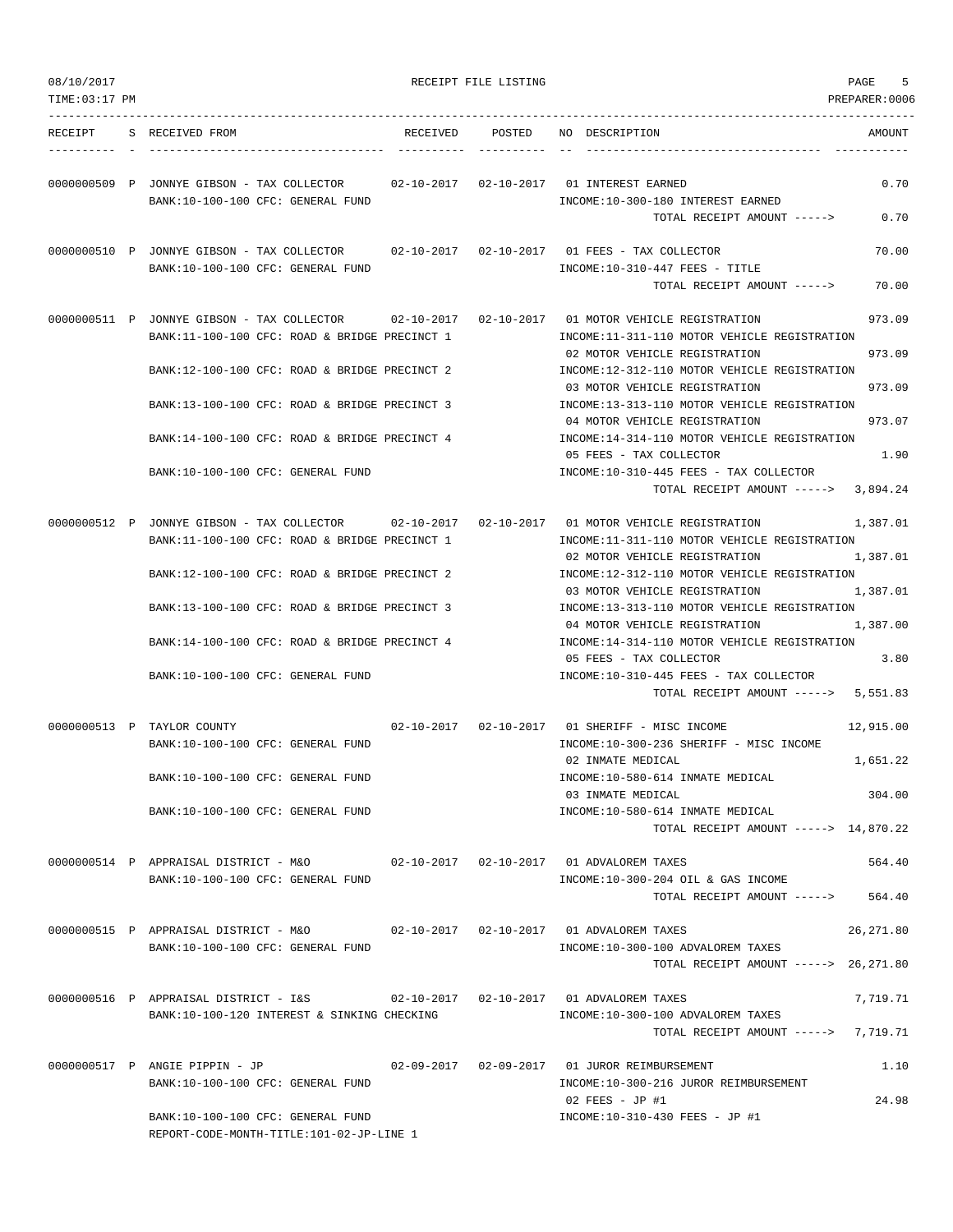TIME:03:17 PM PREPARER:0006

# 08/10/2017 RECEIPT FILE LISTING PAGE 6

--------------------------------------------------------------------------------------------------------------------------------- RECEIPT S RECEIVED FROM RECEIVED POSTED NO DESCRIPTION AMOUNT ---------- - ----------------------------------- ---------- ---------- -- ----------------------------------- ----------- 0000000517 Continued 03 COURTHOUSE SECURITY FEES 0.27 BANK:66-100-100 CFC: COURTHOUSE SECURITY INCOME:66-366-766 COURTHOUSE SECURITY FEES 04 STATE FEE CRIMINAL & CIVIL 22.39 BANK:76-100-100 CFC: STATE CRIMINAL & CIVIL FEES INCOME:76-376-776 STATE FEE CRIMINAL & CIVIL 05 JUSTICE COURT TECH FEES 1.26 BANK:82-100-100 CFC: JUSTICE COURT TECH CHECKING INCOME:82-380-820 JUSTICE COURT TECH FEES TOTAL RECEIPT AMOUNT -----> 50.00 0000000518 P PAT THOMSON - COUNTY CLERK 02-10-2017 02-10-2017 01 FEES - COUNTY CLERK 488.00 BANK:10-100-100 CFC: GENERAL FUND INCOME:10-310-410 FEES - COUNTY CLERK 02 COUNTY CLERK ARCHIVE FEES 200.00 BANK:50-100-100 CFC: COUNTY CLERK ARCHIVES FUND INCOME:50-350-750 COUNTY CLERK ARCHIVE FEES 03 COUNTY CLERK PRESERVATION FEES 200.00 BANK:56-100-100 CFC: COUNTY CLERK PRESERVATION INCOME:56-356-756 COUNTY CLERK PRESERVATION FEES 04 COURTHOUSE SECURITY FEES 20.00 BANK:66-100-100 CFC: COURTHOUSE SECURITY INCOME:66-366-766 COURTHOUSE SECURITY FEES TOTAL RECEIPT AMOUNT -----> 908.00 0000000519 P ANGIE PIPPIN - JP 02-10-2017 02-10-2017 01 JUROR REIMBURSEMENT 11.50 BANK:10-100-100 CFC: GENERAL FUND INCOME:10-300-216 JUROR REIMBURSEMENT 02 FEES - JP #1 310.33 BANK:10-100-100 CFC: GENERAL FUND INCOME:10-310-430 FEES - JP #1 REPORT-CODE-MONTH-TITLE:101-02-JP-LINE 1 03 COURTHOUSE SECURITY FEES 7.24 BANK:66-100-100 CFC: COURTHOUSE SECURITY **INCOME:66-366-766 COURTHOUSE SECURITY FEES** 04 JP ATTY DELINOUENT COL FEES 96.15 BANK:10-100-100 CFC: GENERAL FUND INCOME:10-310-432 JP ATTY DELINQUENT COL FEES 05 STATE FEE CRIMINAL & CIVIL 229.13 BANK:76-100-100 CFC: STATE CRIMINAL & CIVIL FEES INCOME:76-376-776 STATE FEE CRIMINAL & CIVIL 06 JUSTICE COURT TECH FEES 18.15 BANK:82-100-100 CFC: JUSTICE COURT TECH CHECKING INCOME:82-380-820 JUSTICE COURT TECH FEES TOTAL RECEIPT AMOUNT -----> 672.50 0000000520 P PAT THOMSON - COUNTY CLERK 02-13-2017 02-13-2017 01 FEES - COUNTY CLERK 478.00 BANK:10-100-100 CFC: GENERAL FUND INCOME:10-310-410 FEES - COUNTY CLERK 02 COUNTY CLERK ARCHIVE FEES 130.00 BANK:50-100-100 CFC: COUNTY CLERK ARCHIVES FUND INCOME:50-350-750 COUNTY CLERK ARCHIVE FEES 03 COUNTY CLERK PRESERVATION FEES 110.00 BANK:56-100-100 CFC: COUNTY CLERK PRESERVATION INCOME:56-356-756 COUNTY CLERK PRESERVATION FEES 04 COURTHOUSE SECURITY FEES 21.00 BANK:66-100-100 CFC: COURTHOUSE SECURITY INCOME:66-366-766 COURTHOUSE SECURITY FEES 05 STATE FEE CRIMINAL & CIVIL 254.00 BANK:76-100-100 CFC: STATE CRIMINAL & CIVIL FEES INCOME:76-376-776 STATE FEE CRIMINAL & CIVIL 06 FEES - COUNTY JUDGE 12.00 BANK:10-100-100 CFC: GENERAL FUND INCOME:10-310-400 FEES - COUNTY JUDGE 07 FEES - SHERIFF 200.00 BANK:10-100-100 CFC: GENERAL FUND INCOME:10-310-455 FEES - SHERIFF 08 RECORDS PRESERVATION FEES 20.00 BANK:30-100-100 CFC: COURT RECORDS PRES FUND INCOME:30-330-730 RECORDS PRESERVATION FEES 09 JUDICIAL TRAINING FEES 10.00 BANK:53-100-100 JUDICIAL TRAINING FUND INCOME:53-353-753 JUDICIAL TRAINING FEES 10 LAW LIBRARY FEES 70.00 BANK:60-100-100 CFC: LAW LIBRARY INCOME:60-360-760 LAW LIBRARY FEES 11 COUNTY PRESERVATION FEES 10.00 BANK:68-100-100 CFC: COUNTY PRESERVATION INCOME:68-368-768 COUNTY PRESERVATION FEES 12 GUARDIANSHIP 40.00 BANK:76-100-100 CFC: STATE CRIMINAL & CIVIL FEES INCOME:76-376-702 GUARDIANSHIP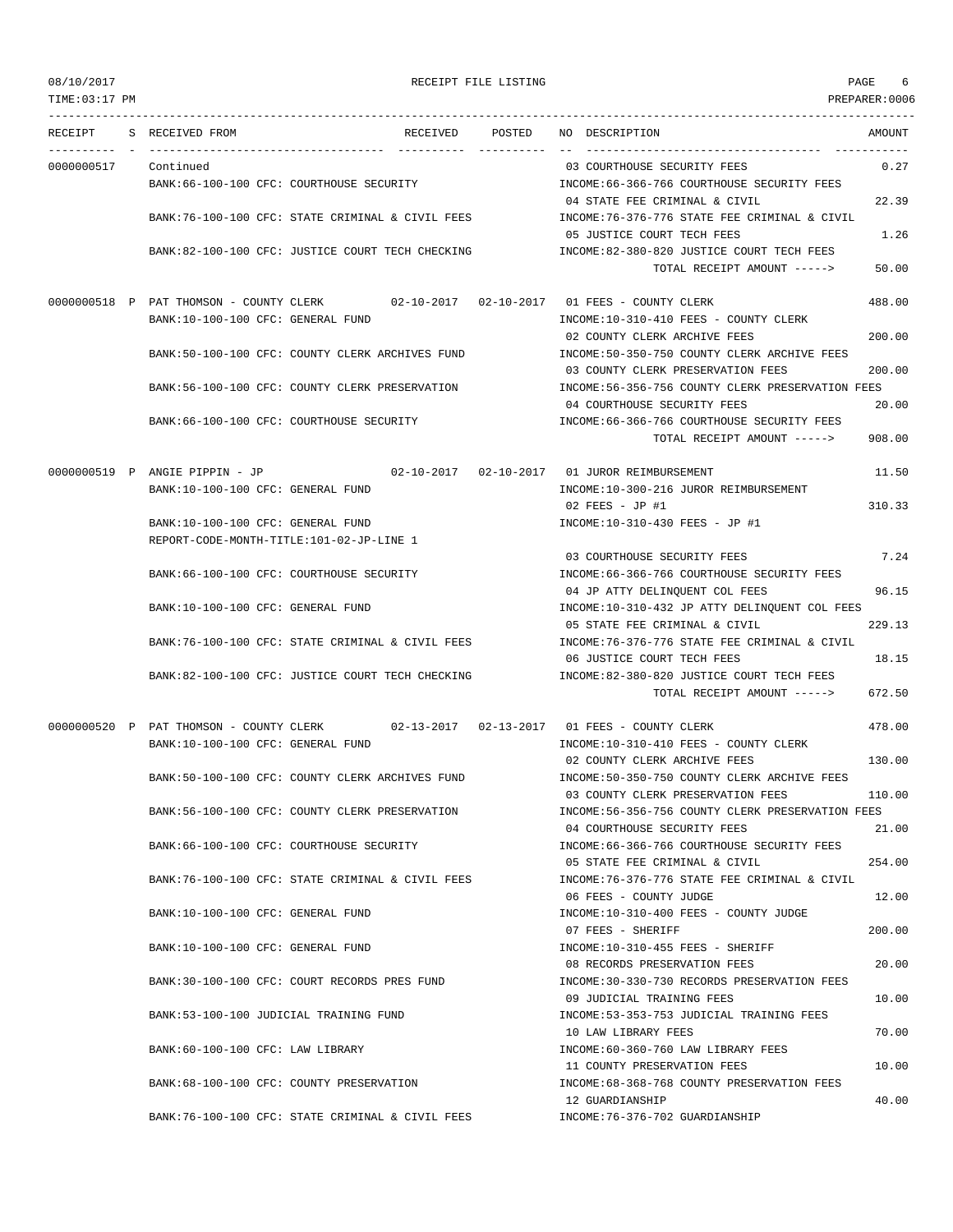TIME:03:17 PM PREPARER:0006 --------------------------------------------------------------------------------------------------------------------------------- RECEIPT S RECEIVED FROM RECEIVED POSTED NO DESCRIPTION AMOUNT ---------- - ----------------------------------- ---------- ---------- -- ----------------------------------- ----------- 0000000520 Continued 13 RESTITUTION EXPENSE 500.00 BANK:10-100-100 CFC: GENERAL FUND INCOME:10-410-340 RESTITUTION EXPENSE TOTAL RECEIPT AMOUNT -----> 1,855.00 0000000521 P ANGIE PIPPIN - JP 02-13-2017 02-13-2017 01 JUROR REIMBURSEMENT 21.07 BANK:10-100-100 CFC: GENERAL FUND SANK:10-300-216 JUROR REIMBURSEMENT 02 FEES - JP #1 589.14 BANK:10-100-100 CFC: GENERAL FUND INCOME:10-310-430 FEES - JP #1 REPORT-CODE-MONTH-TITLE:101-02-JP-LINE 1 03 COURTHOUSE SECURITY FEES 9.26 BANK:66-100-100 CFC: COURTHOUSE SECURITY INCOME:66-366-766 COURTHOUSE SECURITY FEES 04 JP ATTY DELINQUENT COL FEES 132.00 BANK:10-100-100 CFC: GENERAL FUND INCOME:10-310-432 JP ATTY DELINQUENT COL FEES 05 STATE FEE CRIMINAL & CIVIL 429.92 BANK:76-100-100 CFC: STATE CRIMINAL & CIVIL FEES INCOME:76-376-776 STATE FEE CRIMINAL & CIVIL 06 JUSTICE COURT TECH FEES 28.61 BANK:82-100-100 CFC: JUSTICE COURT TECH CHECKING INCOME:82-380-820 JUSTICE COURT TECH FEES TOTAL RECEIPT AMOUNT -----> 1,210.00 0000000522 P FISHER COUNTY APPRAISAL DISTRICT 02-13-2017 02-13-2017 01 FEES - SHERIFF 10.26 BANK:10-100-100 CFC: GENERAL FUND **INCOME:10-310-455 FEES - SHERIFF** TOTAL RECEIPT AMOUNT -----> 10.26 0000000523 P ERIC KINZER 02-14-2017 02-14-2017 01 FEES - SHERIFF 100.00 BANK:10-100-100 CFC: GENERAL FUND **INCOME:10-310-455 FEES - SHERIFF** TOTAL RECEIPT AMOUNT -----> 100.00 0000000524 P BROWNING LAW FIRM 02-14-2017 02-14-2017 01 FEES - SHERIFF 100.00 BANK:10-100-100 CFC: GENERAL FUND **INCOME:10-310-455 FEES - SHERIFF**  $T$ OTAL RECEIPT AMOUNT  $---$ > 100.00 0000000525 P LAW OFFICE OF ANTHONY ROBLES 02-14-2017 02-14-2017 01 FEES - SHERIFF 100.00 BANK:10-100-100 CFC: GENERAL FUND INCOME:10-310-455 FEES - SHERIFF TOTAL RECEIPT AMOUNT -----> 100.00 0000000526 P H.T. FILLINGIM - SHERIFF 02-14-2017 02-14-2017 01 BAIL BOND FEES 15.00 BANK:74-100-100 CFC: BAIL BOND FUND INCOME:74-374-774 BAIL BOND FEES TOTAL RECEIPT AMOUNT -----> 15.00 0000000527 P H.T. FILLINGIM - SHERIFF 02-14-2017 02-14-2017 01 BAIL BOND FEES 15.00 BANK:74-100-100 CFC: BAIL BOND FUND INCOME:74-374-774 BAIL BOND FEES TOTAL RECEIPT AMOUNT -----> 15.00 0000000528 P H.T. FILLINGIM - SHERIFF 02-14-2017 02-14-2017 01 BAIL BOND FEES 15.00 BANK:74-100-100 CFC: BAIL BOND FUND INCOME:74-374-774 BAIL BOND FEES TOTAL RECEIPT AMOUNT -----> 15.00 0000000529 P H.T. FILLINGIM - SHERIFF 02-14-2017 02-14-2017 01 BAIL BOND FEES 15.00 BANK:74-100-100 CFC: BAIL BOND FUND INCOME:74-374-774 BAIL BOND FEES TOTAL RECEIPT AMOUNT -----> 15.00 0000000530 P H.T. FILLINGIM - SHERIFF 02-14-2017 02-14-2017 01 BAIL BOND FEES 15.00 BANK:74-100-100 CFC: BAIL BOND FUND **INCOME:74-374-774 BAIL BOND FEES** TOTAL RECEIPT AMOUNT -----> 15.00 0000000531 P ANGIE PIPPIN - JP 02-14-2017 02-14-2017 01 JUROR REIMBURSEMENT 20.00 BANK:10-100-100 CFC: GENERAL FUND **INCOME:10-300-216 JUROR REIMBURSEMENT**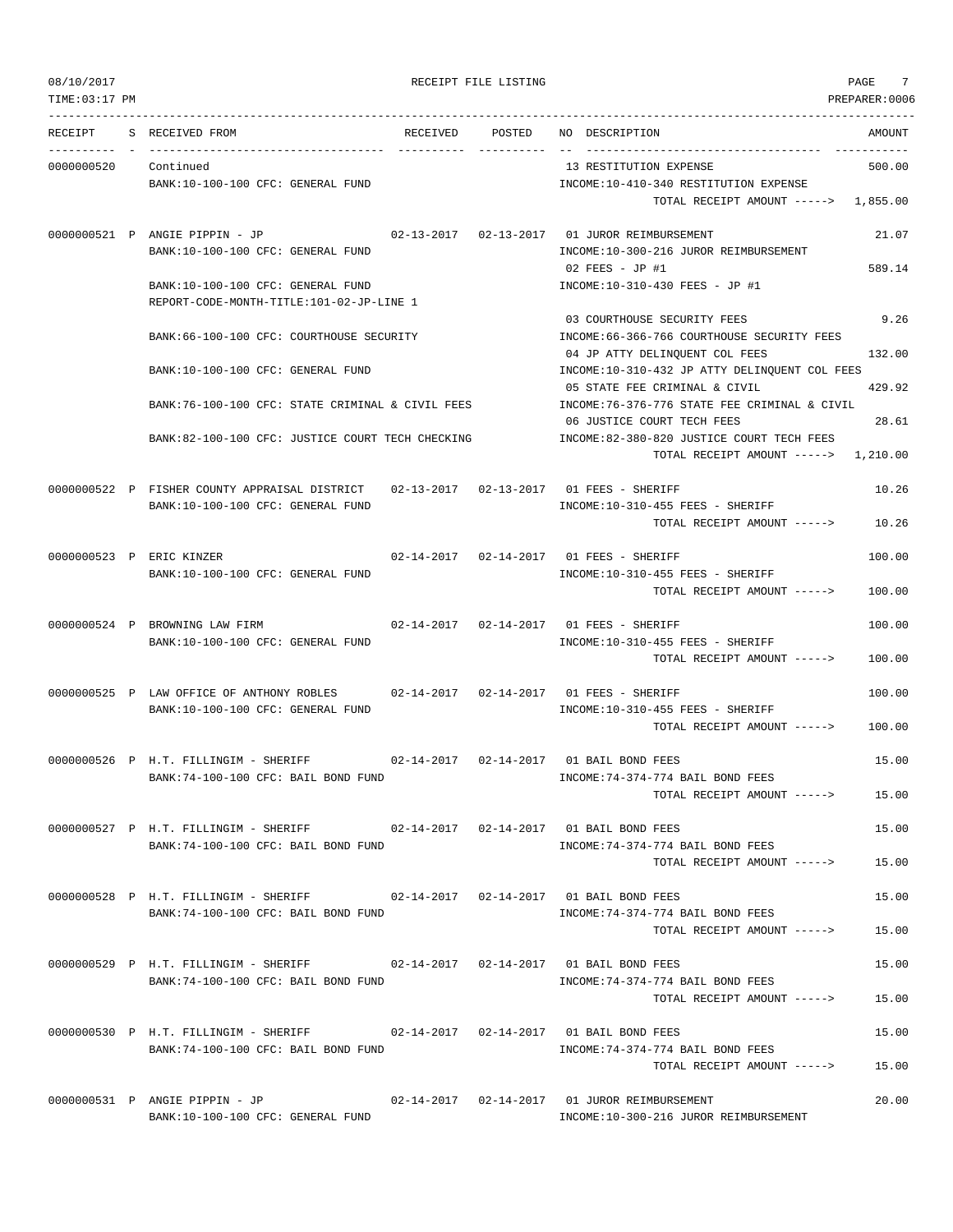| 08/10/2017        |                                                                                      |          | RECEIPT FILE LISTING |                                                                              | PAGE<br>8      |
|-------------------|--------------------------------------------------------------------------------------|----------|----------------------|------------------------------------------------------------------------------|----------------|
| TIME:03:17 PM     |                                                                                      |          |                      |                                                                              | PREPARER: 0006 |
| RECEIPT           | S RECEIVED FROM                                                                      | RECEIVED | POSTED               | NO DESCRIPTION                                                               | AMOUNT         |
| 0000000531        | Continued                                                                            |          |                      | $02$ FEES - JP #1                                                            | 386.50         |
|                   | BANK:10-100-100 CFC: GENERAL FUND                                                    |          |                      | INCOME:10-310-430 FEES - JP #1                                               |                |
|                   | REPORT-CODE-MONTH-TITLE:101-02-JP-LINE 1                                             |          |                      |                                                                              |                |
|                   |                                                                                      |          |                      | 03 COURTHOUSE SECURITY FEES                                                  | 5.00           |
|                   | BANK: 66-100-100 CFC: COURTHOUSE SECURITY                                            |          |                      | INCOME:66-366-766 COURTHOUSE SECURITY FEES                                   |                |
|                   |                                                                                      |          |                      | 04 STATE FEE CRIMINAL & CIVIL                                                | 407.50         |
|                   | BANK: 76-100-100 CFC: STATE CRIMINAL & CIVIL FEES                                    |          |                      | INCOME: 76-376-776 STATE FEE CRIMINAL & CIVIL                                |                |
|                   |                                                                                      |          |                      | 05 JUSTICE COURT TECH FEES                                                   | 23.00          |
|                   | BANK:82-100-100 CFC: JUSTICE COURT TECH CHECKING                                     |          |                      | INCOME:82-380-820 JUSTICE COURT TECH FEES<br>TOTAL RECEIPT AMOUNT ----->     | 842.00         |
|                   |                                                                                      |          |                      |                                                                              |                |
|                   | 0000000532 P PAT THOMSON - COUNTY CLERK 02-14-2017 02-14-2017 01 FEES - COUNTY CLERK |          |                      |                                                                              | 152.00         |
|                   | BANK:10-100-100 CFC: GENERAL FUND                                                    |          |                      | INCOME:10-310-410 FEES - COUNTY CLERK                                        |                |
|                   |                                                                                      |          |                      | 02 COUNTY CLERK ARCHIVE FEES                                                 | 10.00          |
|                   | BANK:50-100-100 CFC: COUNTY CLERK ARCHIVES FUND                                      |          |                      | INCOME: 50-350-750 COUNTY CLERK ARCHIVE FEES                                 |                |
|                   |                                                                                      |          |                      | 03 COUNTY CLERK PRESERVATION FEES                                            | 10.00          |
|                   | BANK:56-100-100 CFC: COUNTY CLERK PRESERVATION                                       |          |                      | INCOME:56-356-756 COUNTY CLERK PRESERVATION FEES                             |                |
|                   |                                                                                      |          |                      | 04 COURTHOUSE SECURITY FEES                                                  | 1.00           |
|                   | BANK:66-100-100 CFC: COURTHOUSE SECURITY                                             |          |                      | INCOME:66-366-766 COURTHOUSE SECURITY FEES                                   |                |
|                   |                                                                                      |          |                      | TOTAL RECEIPT AMOUNT -----> 173.00                                           |                |
| 0000000533 P TABB |                                                                                      |          |                      | 02-14-2017  02-14-2017  01 OTHER INCOME                                      | 25,000.00      |
|                   | BANK:10-100-100 CFC: GENERAL FUND                                                    |          |                      | INCOME:10-300-150 OTHER INCOME                                               |                |
|                   |                                                                                      |          |                      | TOTAL RECEIPT AMOUNT -----> 25,000.00                                        |                |
|                   |                                                                                      |          |                      |                                                                              |                |
|                   | 0000000534 P GINA PASLEY - DISTRICT CLERK                                            |          |                      | 02-14-2017  02-14-2017  01 FEES - COUNTY & DISTRICT COURT                    | 29.00          |
|                   | BANK:10-100-100 CFC: GENERAL FUND                                                    |          |                      | INCOME:10-310-420 FEES - COUNTY & DISTRICT COURT<br>02 FEES - DISTRICT CLERK |                |
|                   | BANK:10-100-100 CFC: GENERAL FUND                                                    |          |                      | INCOME:10-310-425 FEES - DISTRICT CLERK                                      | 86.00          |
|                   |                                                                                      |          |                      | 03 FEES - SHERIFF                                                            | 15.00          |
|                   | BANK:10-100-100 CFC: GENERAL FUND                                                    |          |                      | INCOME:10-310-455 FEES - SHERIFF                                             |                |
|                   |                                                                                      |          |                      | 04 RECORDS PRESERVATION FEES                                                 | 10.00          |
|                   | BANK:30-100-100 CFC: COURT RECORDS PRES FUND                                         |          |                      | INCOME: 30-330-730 RECORDS PRESERVATION FEES                                 |                |
|                   |                                                                                      |          |                      | 05 DIST COURT REC TECH FEES                                                  | 10.00          |
|                   | BANK:36-100-100 CFC: DIST COURT RECORDS TECH FUND                                    |          |                      | INCOME: 36-336-736 DIST COURT REC TECH FEES                                  |                |
|                   |                                                                                      |          |                      | 06 LAW LIBRARY FEES                                                          | 35.00          |
|                   | BANK:60-100-100 CFC: LAW LIBRARY                                                     |          |                      | INCOME:60-360-760 LAW LIBRARY FEES                                           |                |
|                   |                                                                                      |          |                      | 07 COURTHOUSE SECURITY FEES                                                  | 5.00           |
|                   | BANK:66-100-100 CFC: COURTHOUSE SECURITY                                             |          |                      | INCOME:66-366-766 COURTHOUSE SECURITY FEES                                   |                |
|                   | BANK:68-100-100 CFC: COUNTY PRESERVATION                                             |          |                      | 08 COUNTY PRESERVATION FEES<br>INCOME: 68-368-768 COUNTY PRESERVATION FEES   | 10.00          |
|                   |                                                                                      |          |                      | 09 STATE FEE CRIMINAL & CIVIL                                                | 142.00         |
|                   | BANK:76-100-100 CFC: STATE CRIMINAL & CIVIL FEES                                     |          |                      | INCOME: 76-376-776 STATE FEE CRIMINAL & CIVIL                                |                |
|                   |                                                                                      |          |                      | TOTAL RECEIPT AMOUNT ----->                                                  | 342.00         |
|                   |                                                                                      |          |                      |                                                                              |                |
|                   | 0000000535 P GINA PASLEY - DISTRICT CLERK                                            |          |                      | $02-14-2017$ $02-14-2017$ 01 FEES - COUNTY & DISTRICT COURT                  | 25.00          |
|                   | BANK:10-100-100 CFC: GENERAL FUND                                                    |          |                      | INCOME:10-310-420 FEES - COUNTY & DISTRICT COURT                             |                |
|                   |                                                                                      |          |                      | 02 FEES - DISTRICT CLERK                                                     | 179.00         |
|                   | BANK:10-100-100 CFC: GENERAL FUND                                                    |          |                      | INCOME:10-310-425 FEES - DISTRICT CLERK                                      |                |
|                   |                                                                                      |          |                      | 03 FEES - SHERIFF                                                            | 15.00          |
|                   | BANK:10-100-100 CFC: GENERAL FUND                                                    |          |                      | INCOME:10-310-455 FEES - SHERIFF<br>04 RECORDS PRESERVATION FEES             | 10.00          |
|                   | BANK:30-100-100 CFC: COURT RECORDS PRES FUND                                         |          |                      | INCOME:30-330-730 RECORDS PRESERVATION FEES                                  |                |
|                   |                                                                                      |          |                      | 05 DIST COURT REC TECH FEES                                                  | 10.00          |
|                   | BANK:36-100-100 CFC: DIST COURT RECORDS TECH FUND                                    |          |                      | INCOME: 36-336-736 DIST COURT REC TECH FEES                                  |                |
|                   |                                                                                      |          |                      | 06 LAW LIBRARY FEES                                                          | 35.00          |
|                   | BANK:60-100-100 CFC: LAW LIBRARY                                                     |          |                      | INCOME:60-360-760 LAW LIBRARY FEES                                           |                |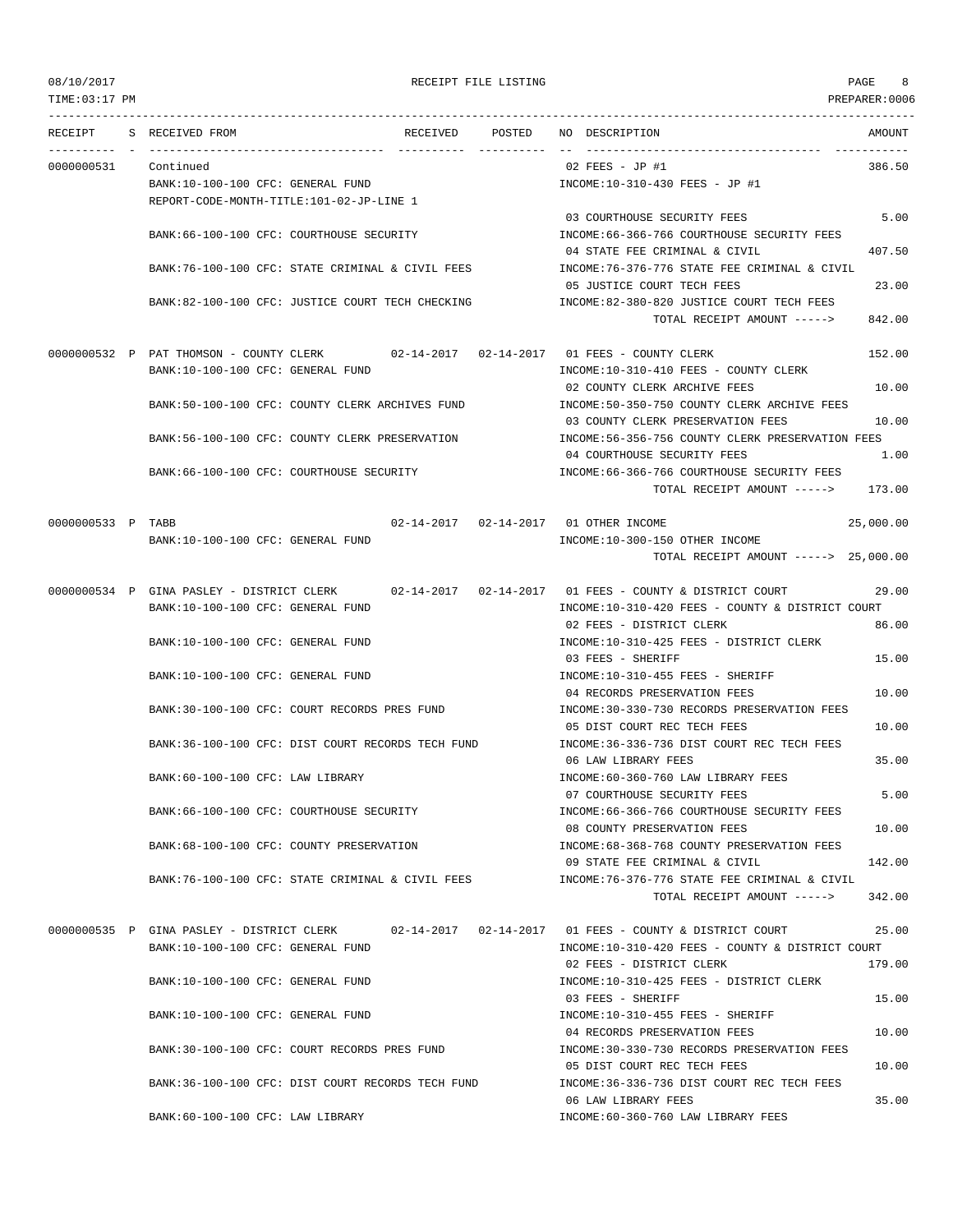TIME:03:17 PM PREPARER:0006 --------------------------------------------------------------------------------------------------------------------------------- RECEIPT S RECEIVED FROM THE RECEIVED POSTED NO DESCRIPTION THE RECEIVED AMOUNT ---------- - ----------------------------------- ---------- ---------- -- ----------------------------------- ----------- 0000000535 Continued 07 DIST CLERK PRESERVATION FEES 5.00 BANK:63-100-100 CFC: DISTRICT CLERK PRESERVATION INCOME:63-363-763 DIST CLERK PRESERVATION FEES 08 COURTHOUSE SECURITY FEES 5.00 BANK:66-100-100 CFC: COURTHOUSE SECURITY INCOME:66-366-766 COURTHOUSE SECURITY FEES 09 COUNTY PRESERVATION FEES 5.00 BANK:68-100-100 CFC: COUNTY PRESERVATION INCOME:68-368-768 COUNTY PRESERVATION FEES 10 STATE FEE CRIMINAL & CIVIL 127.00 BANK:76-100-100 CFC: STATE CRIMINAL & CIVIL FEES INCOME:76-376-776 STATE FEE CRIMINAL & CIVIL TOTAL RECEIPT AMOUNT -----> 416.00 0000000536 P GINA PASLEY - DISTRICT CLERK 02-14-2017 02-14-2017 01 FEES - COUNTY & DISTRICT COURT 15.00 BANK:10-100-100 CFC: GENERAL FUND INCOME:10-310-420 FEES - COUNTY & DISTRICT COURT 02 FEES - DISTRICT CLERK 66.00 BANK:10-100-100 CFC: GENERAL FUND INCOME:10-310-425 FEES - DISTRICT CLERK 03 FEES - SHERIFF 115.00 BANK:10-100-100 CFC: GENERAL FUND INCOME:10-310-455 FEES - SHERIFF 04 RECORDS PRESERVATION FEES 10.00 BANK:30-100-100 CFC: COURT RECORDS PRES FUND INCOME:30-330-730 RECORDS PRESERVATION FEES 05 DIST COURT REC TECH FEES 10.00 BANK:36-100-100 CFC: DIST COURT RECORDS TECH FUND INCOME:36-336-736 DIST COURT REC TECH FEES 06 LAW LIBRARY FEES 35.00 BANK:60-100-100 CFC: LAW LIBRARY INCOME:60-360-760 LAW LIBRARY FEES 07 DIST CLERK PRESERVATION FEES 5.00 BANK:63-100-100 CFC: DISTRICT CLERK PRESERVATION INCOME:63-363-763 DIST CLERK PRESERVATION FEES 08 COURTHOUSE SECURITY FEES 5.00 BANK:66-100-100 CFC: COURTHOUSE SECURITY **INCOME:66-366-766 COURTHOUSE SECURITY FEES** 09 COUNTY PRESERVATION FEES 5.00 BANK:68-100-100 CFC: COUNTY PRESERVATION INCOME:68-368-768 COUNTY PRESERVATION FEES 10 STATE FEE CRIMINAL & CIVIL 137.00 BANK:76-100-100 CFC: STATE CRIMINAL & CIVIL FEES INCOME:76-376-776 STATE FEE CRIMINAL & CIVIL TOTAL RECEIPT AMOUNT -----> 403.00 0000000537 P FISHER COUNTY APPRAISAL DISTRICT 02-14-2017 02-14-2017 01 OTHER INCOME 242.01 BANK:10-100-100 CFC: GENERAL FUND **INCOME:10-300-150 OTHER INCOME** TOTAL RECEIPT AMOUNT -----> 242.01 0000000538 P OFFICE OF COURT ADMINISTRATION 02-13-2017 02-13-2017 01 INDIGENT DEFENSE FEE 1,747.25 BANK:10-100-100 CFC: GENERAL FUND INCOME:10-300-218 TX-TF-IND DEFENSE GRANT 2017 TOTAL RECEIPT AMOUNT -----> 1,747.25  $0000000539$  U  $0.00$ BANK:10-100-100 CFC: GENERAL FUND INCOME:10-300-218 TX-TF-IND DEFENSE GRANT 2017 02 0.00 BANK:10-100-100 CFC: GENERAL FUND INCOME:10-300-218 TX-TF-IND DEFENSE GRANT 2017 03 0.00 BANK:10-100-100 CFC: GENERAL FUND INCOME:10-300-218 TX-TF-IND DEFENSE GRANT 2017 TOTAL RECEIPT AMOUNT -----> 0.00 0000000540 U 02-14-2017 02-14-2017 01 02-14-2017 0000000540 U 0.00 BANK:10-100-100 CFC: GENERAL FUND INCOME:10-300-218 TX-TF-IND DEFENSE GRANT 2017 02 0.00 BANK:10-100-100 CFC: GENERAL FUND INCOME:10-300-218 TX-TF-IND DEFENSE GRANT 2017 03 0.00 BANK:10-100-100 CFC: GENERAL FUND INCOME:10-300-218 TX-TF-IND DEFENSE GRANT 2017 TOTAL RECEIPT AMOUNT -----> 0.00

0000000541 P BANK INTEREST 02-28-2017 02-28-2017 01 GENERAL FUND 265.96 BANK:10-100-100 CFC: GENERAL FUND INCOME:10-300-180 INTEREST EARNED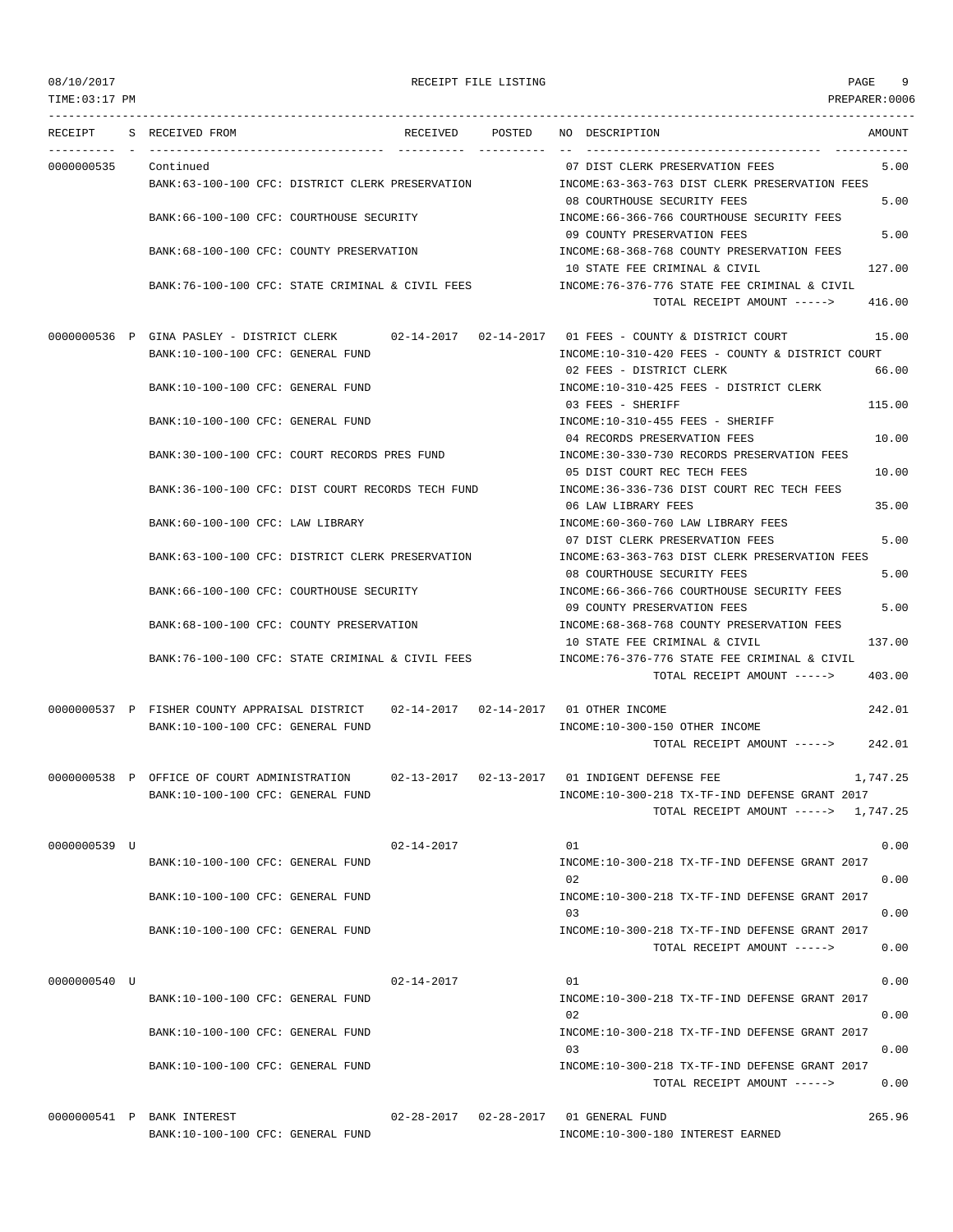TIME:03:17 PM PREPARER:0006

### 08/10/2017 RECEIPT FILE LISTING PAGE 10

--------------------------------------------------------------------------------------------------------------------------------- RECEIPT S RECEIVED FROM THE RECEIVED POSTED NO DESCRIPTION THE RECEIVED AMOUNT ---------- - ----------------------------------- ---------- ---------- -- ----------------------------------- ----------- 0000000541 Continued 02 COURT RECORDS PRESERVATION 0.10 BANK:30-100-100 CFC: COURT RECORDS PRES FUND INCOME:30-330-180 INTEREST EARNED 03 DISTRICT COURT TECH FUND 0.04 BANK:36-100-100 CFC: DIST COURT RECORDS TECH FUND INCOME:36-336-180 INTEREST EARNED 04 COUNTY CLERK ARCHIVES FUND 1.20 BANK:50-100-100 CFC: COUNTY CLERK ARCHIVES FUND INCOME:50-350-180 INTEREST EARNED 05 COUNTY CLERK PRESERVATION 3.72 BANK:56-100-100 CFC: COUNTY CLERK PRESERVATION INCOME:56-356-180 INTEREST EARNED 06 DISTRICT CLERK PRESERVATION 1.31 BANK:63-100-100 CFC: DISTRICT CLERK PRESERVATION INCOME:63-363-180 INTEREST EARNED 07 COUNTY PRESERVATION 0.16 BANK:68-100-100 CFC: COUNTY PRESERVATION INCOME:68-368-180 INTEREST EARNED 08 HOT CHECK 0.55 BANK:72-100-100 CFC: HOT CHECK FUND IN A SUBSECTED THE STATE OF THE STATE RANED 09 JP COURT TECH FUND 0.17 BANK:82-100-100 CFC: JUSTICE COURT TECH CHECKING INCOME:82-380-180 INTEREST EARNED TOTAL RECEIPT AMOUNT -----> 273.21 0000000542 P MMA - BANK INTEREST 02-28-2017 02-28-2017 01 MONEY MARKET CHECKING 25.77 BANK:10-100-130 MONEY MARKET CHECKING **INCOME:10-300-180 INTEREST EARNED** TOTAL RECEIPT AMOUNT -----> 25.77 0000000543 P WEST CENTERAL TEXAS COG 02-28-2017 02-28-2017 01 WCTCOG PROGRAM 3,591.25 BANK:78-100-100 CFC: SENIOR CITIZENS INCOME:78-378-710 WCTCOG PROGRAM TOTAL RECEIPT AMOUNT -----> 3,591.25 0000000544 P QUILL 02-14-2017 02-14-2017 01 ELECTION SUPPLIES/BOXES/JUDGES 43.98 BANK:10-100-100 CFC: GENERAL FUND INCOME:10-530-435 ELECTION SUPPLIES/BOXES/JUDGES 02 SUPPLIES 269.98 BANK:10-100-100 CFC: GENERAL FUND INCOME:10-430-305 SUPPLIES 03 SUPPLIES 27.99 BANK:10-100-100 CFC: GENERAL FUND INCOME:10-430-305 SUPPLIES 04 SUPPLIES 12.99 BANK:10-100-100 CFC: GENERAL FUND INCOME:10-430-305 SUPPLIES TOTAL RECEIPT AMOUNT -----> 354.94 0000000545 P HEALTH & HUMAN SERVICES 02-15-2017 02-15-2017 01 DEPT OF AGING & DISABILITY 39.60 BANK:78-100-100 CFC: SENIOR CITIZENS INCOME:78-378-714 DEPT OF AGING & DISABILITY TOTAL RECEIPT AMOUNT -----> 39.60 0000000546 P CAPITOLA COMMUNITY CENTER 02-15-2017 02-15-2017 01 OTHER INCOME 43.13 BANK:10-100-100 CFC: GENERAL FUND INCOME: 10-300-150 OTHER INCOME TOTAL RECEIPT AMOUNT -----> 43.13 0000000547 P EMILIA GARCIA - SENIOR CITIZENS 02-15-2017 02-15-2017 01 FOOD DONATIONS 40.31 BANK:78-100-100 CFC: SENIOR CITIZENS INCOME:78-378-712 FOOD DONATIONS  $T$ OTAL RECEIPT AMOUNT  $---$  40.31 0000000548 P EMILIA GARCIA - SENIOR CITIZENS 02-15-2017 02-15-2017 01 FOOD DONATIONS 37.26 BANK:78-100-100 CFC: SENIOR CITIZENS INCOME:78-378-712 FOOD DONATIONS TOTAL RECEIPT AMOUNT -----> 37.26 0000000549 P EMILIA GARCIA - SENIOR CITIZENS 02-15-2017 02-15-2017 01 FOOD DONATIONS 85.75 BANK:78-100-100 CFC: SENIOR CITIZENS INCOME:78-378-712 FOOD DONATIONS TOTAL RECEIPT AMOUNT -----> 85.75 0000000550 P EMILIA GARCIA - SENIOR CITIZENS 02-15-2017 02-15-2017 01 FOOD DONATIONS 71.00 BANK:78-100-100 CFC: SENIOR CITIZENS INCOME:78-378-712 FOOD DONATIONS TOTAL RECEIPT AMOUNT -----> 71.00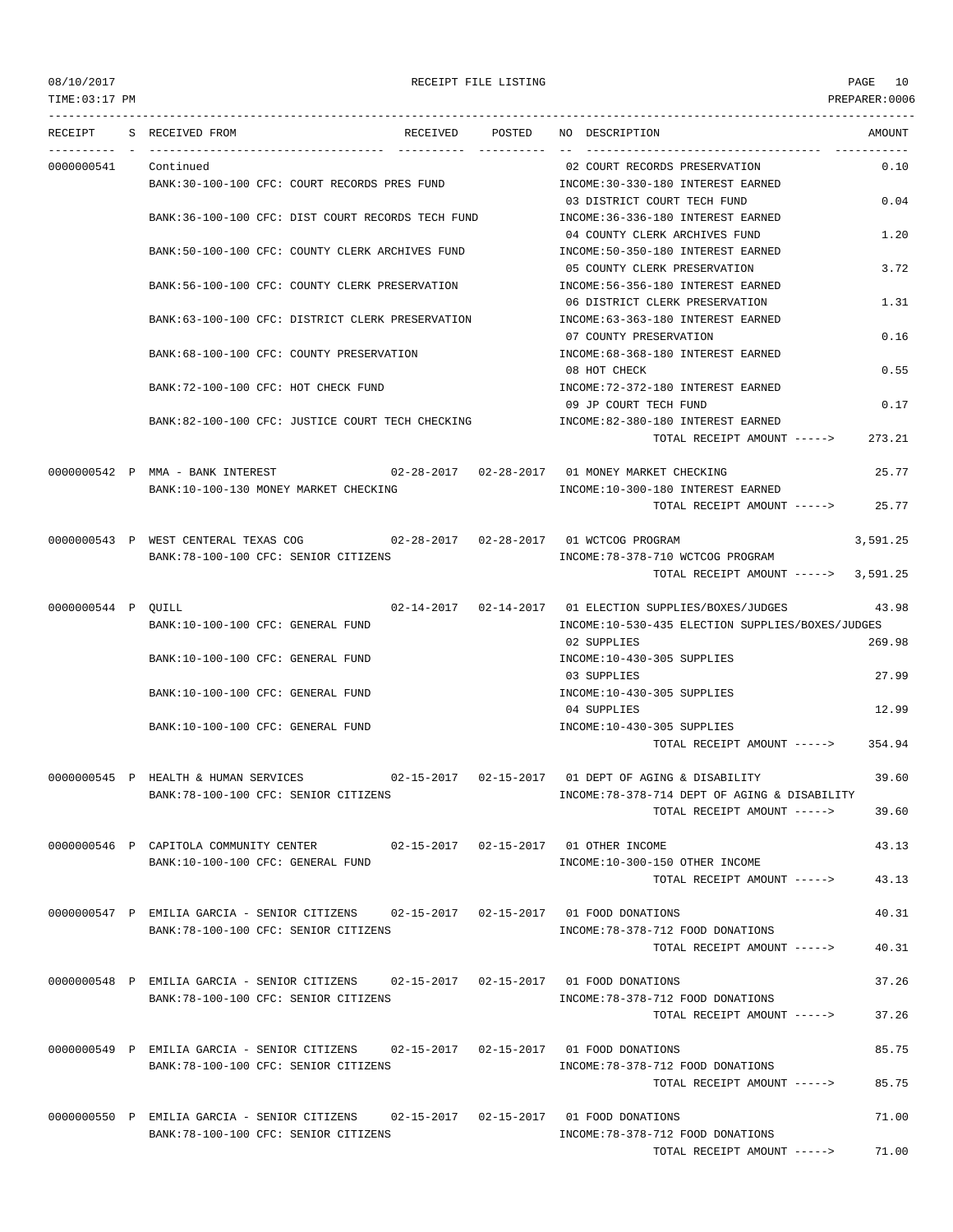| 08/10/2017 |  |  |  |  |
|------------|--|--|--|--|
|------------|--|--|--|--|

| 08/10/2017    |                                                                                                                                                 | RECEIPT FILE LISTING |                                                                                                                                | PAGE<br>11     |
|---------------|-------------------------------------------------------------------------------------------------------------------------------------------------|----------------------|--------------------------------------------------------------------------------------------------------------------------------|----------------|
| TIME:03:17 PM |                                                                                                                                                 |                      |                                                                                                                                | PREPARER: 0006 |
|               | RECEIPT S RECEIVED FROM                                                                                                                         |                      | RECEIVED POSTED NO DESCRIPTION                                                                                                 | AMOUNT         |
|               | 0000000553 P PAT THOMSON - COUNTY CLERK 02-16-2017 02-16-2017 01 FEES - COUNTY CLERK<br>BANK:10-100-100 CFC: GENERAL FUND                       |                      | INCOME:10-310-410 FEES - COUNTY CLERK                                                                                          | 131.00         |
|               | BANK:50-100-100 CFC: COUNTY CLERK ARCHIVES FUND                                                                                                 |                      | 02 COUNTY CLERK ARCHIVE FEES<br>INCOME:50-350-750 COUNTY CLERK ARCHIVE FEES                                                    | 30.00          |
|               | BANK:56-100-100 CFC: COUNTY CLERK PRESERVATION                                                                                                  |                      | 03 COUNTY CLERK PRESERVATION FEES<br>INCOME:56-356-756 COUNTY CLERK PRESERVATION FEES                                          | 30.00          |
|               | BANK:66-100-100 CFC: COURTHOUSE SECURITY                                                                                                        |                      | 04 COURTHOUSE SECURITY FEES<br>INCOME: 66-366-766 COURTHOUSE SECURITY FEES<br>TOTAL RECEIPT AMOUNT ----->                      | 3.00<br>194.00 |
|               | 0000000554 P ANGIE PIPPIN - JP 02-15-2017 02-15-2017 01 JUROR REIMBURSEMENT                                                                     |                      |                                                                                                                                | 4.00           |
|               | BANK:10-100-100 CFC: GENERAL FUND                                                                                                               |                      | INCOME:10-300-216 JUROR REIMBURSEMENT<br>02 FEES - JP #1                                                                       | 88.90          |
|               | BANK:10-100-100 CFC: GENERAL FUND<br>REPORT-CODE-MONTH-TITLE:101-02-JP-LINE 1                                                                   |                      | INCOME:10-310-430 FEES - JP #1                                                                                                 |                |
|               | BANK: 66-100-100 CFC: COURTHOUSE SECURITY                                                                                                       |                      | 03 COURTHOUSE SECURITY FEES<br>INCOME: 66-366-766 COURTHOUSE SECURITY FEES<br>04 STATE FEE CRIMINAL & CIVIL                    | 1.00<br>151.50 |
|               | BANK:76-100-100 CFC: STATE CRIMINAL & CIVIL FEES                                                                                                |                      | INCOME:76-376-776 STATE FEE CRIMINAL & CIVIL<br>05 JUSTICE COURT TECH FEES                                                     | 4.60           |
|               | BANK:82-100-100 CFC: JUSTICE COURT TECH CHECKING                                                                                                |                      | INCOME:82-380-820 JUSTICE COURT TECH FEES<br>TOTAL RECEIPT AMOUNT ----->                                                       | 250.00         |
|               | 0000000555 P PAT THOMSON - COUNTY CLERK 02-15-2017 02-15-2017 01 FEES - COUNTY CLERK                                                            |                      |                                                                                                                                | 22.00          |
|               | BANK:10-100-100 CFC: GENERAL FUND                                                                                                               |                      | INCOME:10-310-410 FEES - COUNTY CLERK<br>02 COUNTY CLERK ARCHIVE FEES                                                          | 20.00          |
|               | BANK:50-100-100 CFC: COUNTY CLERK ARCHIVES FUND                                                                                                 |                      | INCOME:50-350-750 COUNTY CLERK ARCHIVE FEES<br>03 COUNTY CLERK PRESERVATION FEES                                               | 20.00          |
|               | BANK:56-100-100 CFC: COUNTY CLERK PRESERVATION<br>BANK:66-100-100 CFC: COURTHOUSE SECURITY                                                      |                      | INCOME:56-356-756 COUNTY CLERK PRESERVATION FEES<br>04 COURTHOUSE SECURITY FEES<br>INCOME: 66-366-766 COURTHOUSE SECURITY FEES | 2.00           |
|               |                                                                                                                                                 |                      | TOTAL RECEIPT AMOUNT ----->                                                                                                    | 64.00          |
|               | 0000000556 P JONNYE GIBSON - TAX COLLECTOR 02-16-2017 02-16-2017 01 MOTOR VEHICLE REGISTRATION<br>BANK:11-100-100 CFC: ROAD & BRIDGE PRECINCT 1 |                      | INCOME:11-311-110 MOTOR VEHICLE REGISTRATION                                                                                   | 945.17         |
|               | BANK:12-100-100 CFC: ROAD & BRIDGE PRECINCT 2                                                                                                   |                      | 02 MOTOR VEHICLE REGISTRATION<br>INCOME:12-312-110 MOTOR VEHICLE REGISTRATION                                                  | 945.16         |
|               | BANK:13-100-100 CFC: ROAD & BRIDGE PRECINCT 3                                                                                                   |                      | 03 MOTOR VEHICLE REGISTRATION<br>INCOME:13-313-110 MOTOR VEHICLE REGISTRATION                                                  | 945.17         |
|               | BANK:14-100-100 CFC: ROAD & BRIDGE PRECINCT 4                                                                                                   |                      | 04 MOTOR VEHICLE REGISTRATION<br>INCOME:14-314-110 MOTOR VEHICLE REGISTRATION<br>TOTAL RECEIPT AMOUNT -----> 3,780.66          | 945.16         |
|               | 0000000557 P JONNYE GIBSON - TAX COLLECTOR 02-16-2017 02-16-2017 01 FEES - TAX COLLECTOR                                                        |                      |                                                                                                                                | 30.00          |
|               | BANK:10-100-100 CFC: GENERAL FUND                                                                                                               |                      | INCOME:10-310-447 FEES - TITLE<br>TOTAL RECEIPT AMOUNT ----->                                                                  | 30.00          |
|               | 0000000558 P JONNYE GIBSON - TAX COLLECTOR 02-16-2017 02-16-2017 01 FEES - TAX COLLECTOR                                                        |                      |                                                                                                                                | 20.00          |
|               | BANK:10-100-100 CFC: GENERAL FUND                                                                                                               |                      | INCOME:10-310-447 FEES - TITLE<br>TOTAL RECEIPT AMOUNT ----->                                                                  | 20.00          |
|               | 0000000559 P APPRAISAL DISTRICT - M&O<br>BANK:10-100-100 CFC: GENERAL FUND                                                                      |                      | INCOME:10-300-100 ADVALOREM TAXES                                                                                              | 9,366.76       |
|               |                                                                                                                                                 |                      | TOTAL RECEIPT AMOUNT ----->                                                                                                    | 9,366.76       |
|               | 0000000560 P APPRAISAL DISTRICT - I&S<br>BANK:10-100-120 INTEREST & SINKING CHECKING                                                            |                      | INCOME:10-300-100 ADVALOREM TAXES                                                                                              | 2,642.26       |
|               |                                                                                                                                                 |                      | TOTAL RECEIPT AMOUNT -----> 2,642.26                                                                                           |                |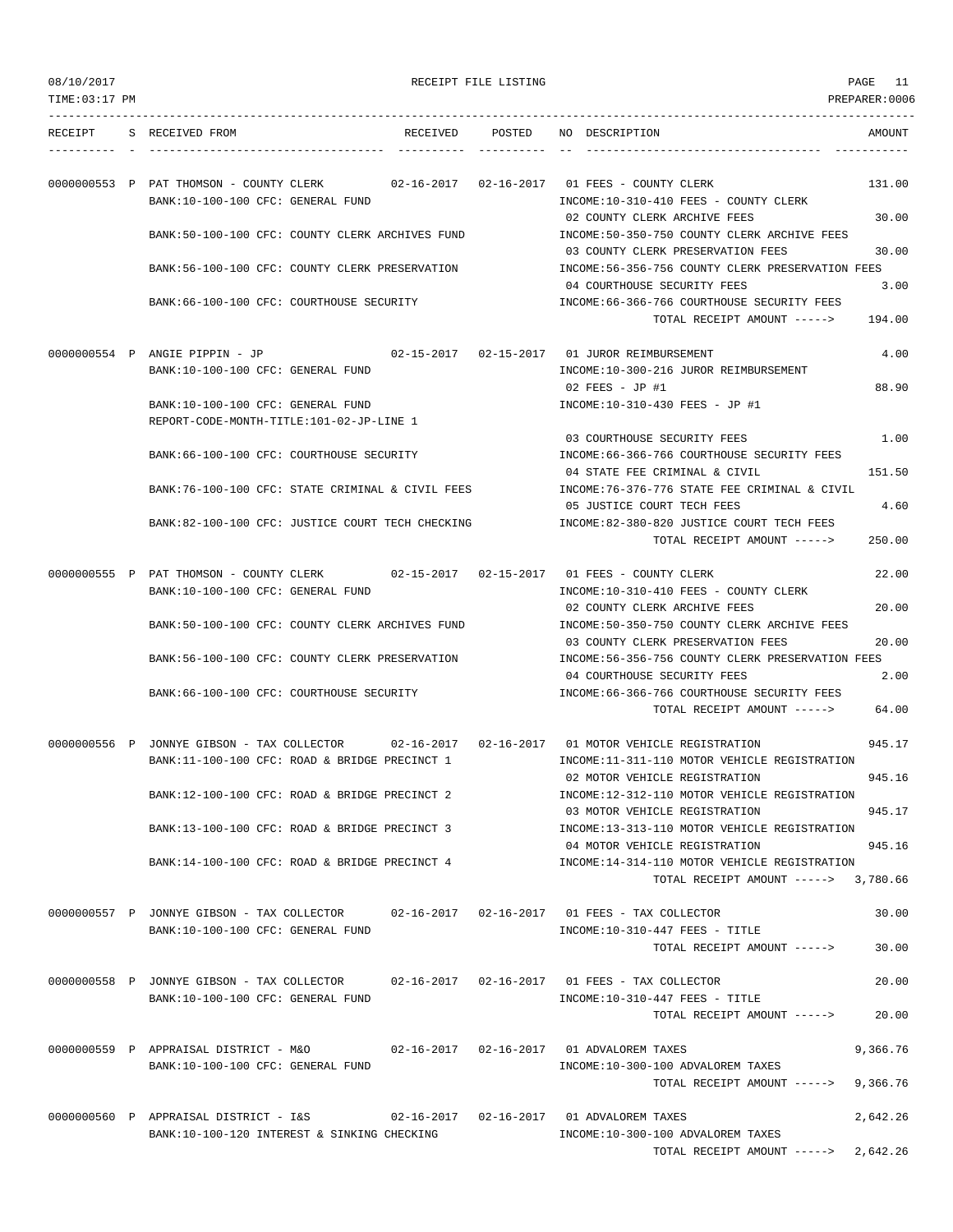|  | 08/10/2017 |  |
|--|------------|--|
|  |            |  |

TOTAL RECEIPT AMOUNT -----> 550.00

| 08/10/2017     |                                                                                                                               | RECEIPT FILE LISTING |                                                                                                                  | PAGE 12         |
|----------------|-------------------------------------------------------------------------------------------------------------------------------|----------------------|------------------------------------------------------------------------------------------------------------------|-----------------|
| TIME: 03:17 PM |                                                                                                                               |                      |                                                                                                                  | PREPARER: 0006  |
|                | RECEIPT S RECEIVED FROM<br>RECEIVED POSTED                                                                                    |                      | NO DESCRIPTION                                                                                                   | AMOUNT          |
|                | 0000000561 P PAT THOMSON - COUNTY CLERK 02-17-2017 02-17-2017 01 FEES - COUNTY CLERK<br>BANK:10-100-100 CFC: GENERAL FUND     |                      | INCOME:10-310-410 FEES - COUNTY CLERK                                                                            | 19.00           |
|                | BANK:50-100-100 CFC: COUNTY CLERK ARCHIVES FUND                                                                               |                      | 02 COUNTY CLERK ARCHIVE FEES<br>INCOME:50-350-750 COUNTY CLERK ARCHIVE FEES<br>03 COUNTY CLERK PRESERVATION FEES | 30.00<br>30.00  |
|                | BANK:56-100-100 CFC: COUNTY CLERK PRESERVATION                                                                                |                      | INCOME:56-356-756 COUNTY CLERK PRESERVATION FEES<br>04 COURTHOUSE SECURITY FEES                                  | 3.00            |
|                | BANK:66-100-100 CFC: COURTHOUSE SECURITY                                                                                      |                      | INCOME: 66-366-766 COURTHOUSE SECURITY FEES<br>TOTAL RECEIPT AMOUNT ----->                                       | 82.00           |
|                | 0000000562 P ANGIE PIPPIN - JP<br>BANK:10-100-100 CFC: GENERAL FUND                                                           |                      | INCOME:10-300-216 JUROR REIMBURSEMENT                                                                            | 5.99            |
|                | BANK:10-100-100 CFC: GENERAL FUND<br>REPORT-CODE-MONTH-TITLE:101-02-JP-LINE 1                                                 |                      | 02 FEES - JP #1<br>INCOME:10-310-430 FEES - JP #1                                                                | 325.92          |
|                | BANK:66-100-100 CFC: COURTHOUSE SECURITY                                                                                      |                      | 03 COURTHOUSE SECURITY FEES<br>INCOME: 66-366-766 COURTHOUSE SECURITY FEES                                       | 5.49            |
|                | BANK:76-100-100 CFC: STATE CRIMINAL & CIVIL FEES                                                                              |                      | 04 PARKS & WILDLIFE<br>INCOME: 76-376-704 PARKS & WILDLIFE<br>05 JUSTICE COURT TECH FEES                         | 237.21<br>10.89 |
|                | BANK:82-100-100 CFC: JUSTICE COURT TECH CHECKING                                                                              |                      | INCOME:82-380-820 JUSTICE COURT TECH FEES<br>TOTAL RECEIPT AMOUNT ----->                                         | 585.50          |
|                | 0000000563 P EMILIA GARCIA - SENIOR CITIZENS 02-21-2017 02-21-2017 01 FOOD DONATIONS<br>BANK:78-100-100 CFC: SENIOR CITIZENS  |                      | INCOME: 78-378-712 FOOD DONATIONS<br>TOTAL RECEIPT AMOUNT ----->                                                 | 30.50<br>30.50  |
|                | 0000000564 P H.T. FILLINGIM - SHERIFF                                                                                         |                      | 02-21-2017   02-21-2017   01 BAIL BOND FEES                                                                      | 15.00           |
|                | BANK:74-100-100 CFC: BAIL BOND FUND                                                                                           |                      | INCOME: 74-374-774 BAIL BOND FEES<br>TOTAL RECEIPT AMOUNT ----->                                                 | 15.00           |
|                | 0000000565 P H.T. FILLINGIM - SHERIFF 02-21-2017 02-21-2017 01 BAIL BOND FEES<br>BANK:74-100-100 CFC: BAIL BOND FUND          |                      | INCOME: 74-374-774 BAIL BOND FEES                                                                                | 15.00           |
|                | 0000000566 P EMILIA GARCIA - SENIOR CITIZENS                                                                                  |                      | TOTAL RECEIPT AMOUNT -----><br>02-22-2017  02-22-2017  01 FOOD DONATIONS                                         | 15.00<br>98.45  |
|                | BANK: 78-100-100 CFC: SENIOR CITIZENS                                                                                         |                      | INCOME: 78-378-712 FOOD DONATIONS<br>TOTAL RECEIPT AMOUNT ----->                                                 | 98.45           |
|                | 0000000567 P EMILIA GARCIA - SENIOR CITIZENS 02-22-2017 02-22-2017 01 FOOD DONATIONS<br>BANK: 78-100-100 CFC: SENIOR CITIZENS |                      | INCOME: 78-378-712 FOOD DONATIONS                                                                                | 34.55           |
|                |                                                                                                                               |                      | TOTAL RECEIPT AMOUNT ----->                                                                                      | 34.55           |
|                | 0000000568 P ANGIE PIPPIN - JP<br>BANK:10-100-100 CFC: GENERAL FUND                                                           |                      | 02-21-2017  02-21-2017  01 JUROR REIMBURSEMENT<br>INCOME:10-300-216 JUROR REIMBURSEMENT                          | 9.44            |
|                | BANK:10-100-100 CFC: GENERAL FUND<br>REPORT-CODE-MONTH-TITLE:101-02-JP-LINE 1                                                 |                      | $02$ FEES - JP #1<br>INCOME:10-310-430 FEES - JP #1                                                              | 247.20          |
|                | BANK:66-100-100 CFC: COURTHOUSE SECURITY                                                                                      |                      | 03 COURTHOUSE SECURITY FEES<br>INCOME: 66-366-766 COURTHOUSE SECURITY FEES                                       | 3.45            |
|                | BANK:10-100-100 CFC: GENERAL FUND                                                                                             |                      | 04 PARKS & WILDLIFE<br>INCOME:10-310-432 JP ATTY DELINQUENT COL FEES<br>05 STATE FEE CRIMINAL & CIVIL            | 64.10<br>213.85 |
|                | BANK:76-100-100 CFC: STATE CRIMINAL & CIVIL FEES                                                                              |                      | INCOME: 76-376-776 STATE FEE CRIMINAL & CIVIL<br>06 JUSTICE COURT TECH FEES                                      | 11.96           |
|                | BANK:82-100-100 CFC: JUSTICE COURT TECH CHECKING                                                                              |                      | INCOME:82-380-820 JUSTICE COURT TECH FEES                                                                        |                 |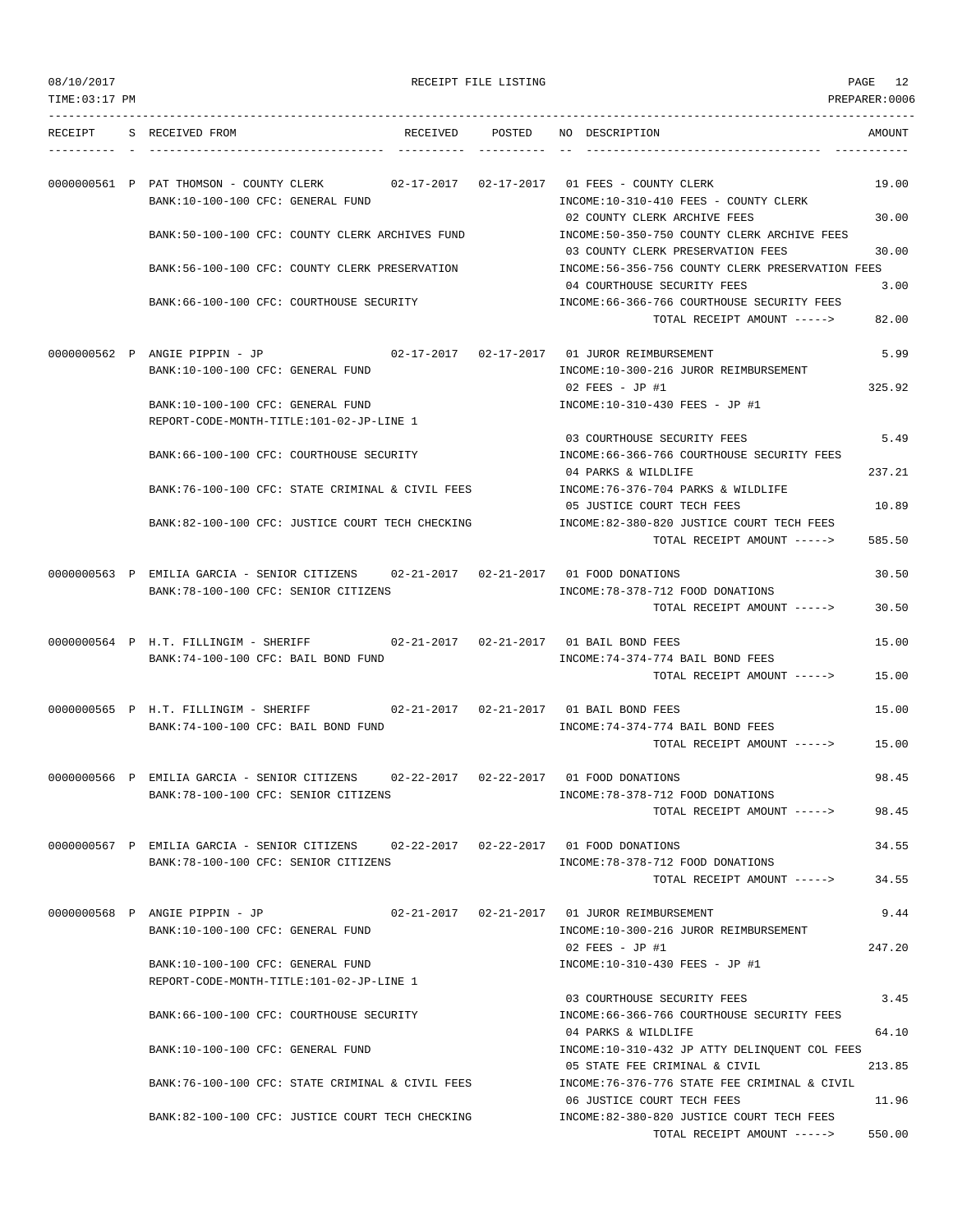| TIME:03:17 PM |                                                                                                                     |                 | PREPARER:0006                                                                                                                                                                                       |      |
|---------------|---------------------------------------------------------------------------------------------------------------------|-----------------|-----------------------------------------------------------------------------------------------------------------------------------------------------------------------------------------------------|------|
| RECEIPT       | S RECEIVED FROM                                                                                                     | RECEIVED POSTED | NO DESCRIPTION<br>AMOUNT                                                                                                                                                                            |      |
|               | 0000000569 P GINA PASLEY - DISTRICT CLERK<br>BANK:10-100-100 CFC: GENERAL FUND                                      |                 | 02-17-2017   02-17-2017   01   FEES - DISTRICT CLERK<br>1,419.00<br>INCOME:10-310-425 FEES - DISTRICT CLERK<br>02 COURT APPT ATTY - DIST CLERK<br>167.00                                            |      |
|               | BANK:10-100-100 CFC: GENERAL FUND                                                                                   |                 | INCOME:10-300-214 COURT APPT ATTY - DIST CLERK<br>TOTAL RECEIPT AMOUNT -----> 1,586.00                                                                                                              |      |
|               | 0000000570 P APPRAISAL DISTRICT - M&O 02-17-2017 02-17-2017 01 ADVALOREM TAXES<br>BANK:10-100-100 CFC: GENERAL FUND |                 | 9,686.54<br>INCOME:10-300-100 ADVALOREM TAXES<br>TOTAL RECEIPT AMOUNT -----><br>9,686.54                                                                                                            |      |
|               | 0000000571 P APPRAISAL DISTRICT - I&S<br>BANK:10-100-120 INTEREST & SINKING CHECKING                                |                 | 2,844.65<br>INCOME:10-300-100 ADVALOREM TAXES<br>TOTAL RECEIPT AMOUNT -----><br>2,844.65                                                                                                            |      |
|               | 0000000572 P ANGIE PIPPIN - JP<br>BANK:10-100-100 CFC: GENERAL FUND<br>BANK:10-100-100 CFC: GENERAL FUND            |                 | 02-22-2017  02-22-2017  01 JUROR REIMBURSEMENT<br>19.73<br>INCOME:10-300-216 JUROR REIMBURSEMENT<br>766.95<br>02 FEES - JP #1<br>INCOME:10-310-430 FEES - JP #1                                     |      |
|               | REPORT-CODE-MONTH-TITLE:101-02-JP-LINE 1<br>BANK:10-100-100 CFC: GENERAL FUND                                       |                 | 57.00<br>03 JP ATTY DELINQUENT COL FEES<br>INCOME:10-310-432 JP ATTY DELINQUENT COL FEES<br>04 COURTHOUSE SECURITY FEES<br>14.66                                                                    |      |
|               | BANK: 66-100-100 CFC: COURTHOUSE SECURITY<br>BANK:76-100-100 CFC: STATE CRIMINAL & CIVIL FEES                       |                 | INCOME: 66-366-766 COURTHOUSE SECURITY FEES<br>502.73<br>05 STATE FEE CRIMINAL & CIVIL<br>INCOME:76-376-776 STATE FEE CRIMINAL & CIVIL                                                              |      |
|               | BANK:82-100-100 CFC: JUSTICE COURT TECH CHECKING                                                                    |                 | 06 JUSTICE COURT TECH FEES<br>32.93<br>INCOME:82-380-820 JUSTICE COURT TECH FEES<br>TOTAL RECEIPT AMOUNT -----> 1,394.00                                                                            |      |
|               | BANK:10-100-100 CFC: GENERAL FUND                                                                                   |                 | 0000000573 P GINA PASLEY - DISTRICT CLERK 02-23-2017 02-23-2017 01 FEES - COUNTY & DISTRICT COURT<br>20.00<br>INCOME:10-310-420 FEES - COUNTY & DISTRICT COURT<br>02 FEES - DISTRICT CLERK<br>62.00 |      |
|               | BANK: 10-100-100 CFC: GENERAL FUND                                                                                  |                 | INCOME:10-310-425 FEES - DISTRICT CLERK<br>15.00<br>03 FEES - SHERIFF                                                                                                                               |      |
|               | BANK:10-100-100 CFC: GENERAL FUND<br>BANK:30-100-100 CFC: COURT RECORDS PRES FUND                                   |                 | INCOME:10-310-455 FEES - SHERIFF<br>04 RECORDS PRESERVATION FEES<br>10.00<br>INCOME: 30-330-730 RECORDS PRESERVATION FEES                                                                           |      |
|               | BANK:36-100-100 CFC: DIST COURT RECORDS TECH FUND                                                                   |                 | 05 DIST COURT REC TECH FEES<br>10.00<br>INCOME: 36-336-736 DIST COURT REC TECH FEES                                                                                                                 |      |
|               | BANK:60-100-100 CFC: LAW LIBRARY                                                                                    |                 | 35.00<br>06 LAW LIBRARY FEES<br>INCOME: 60-360-760 LAW LIBRARY FEES                                                                                                                                 |      |
|               | BANK:63-100-100 CFC: DISTRICT CLERK PRESERVATION                                                                    |                 | 07 DIST CLERK PRESERVATION FEES<br>INCOME:63-363-763 DIST CLERK PRESERVATION FEES<br>5.00<br>08 COURTHOUSE SECURITY FEES                                                                            | 5.00 |
|               | BANK:66-100-100 CFC: COURTHOUSE SECURITY                                                                            |                 | INCOME: 66-366-766 COURTHOUSE SECURITY FEES<br>09 COUNTY PRESERVATION FEES                                                                                                                          | 5.00 |
|               | BANK: 68-100-100 CFC: COUNTY PRESERVATION<br>BANK:76-100-100 CFC: STATE CRIMINAL & CIVIL FEES                       |                 | INCOME: 68-368-768 COUNTY PRESERVATION FEES<br>137.00<br>10 STATE FEE CRIMINAL & CIVIL<br>INCOME: 76-376-776 STATE FEE CRIMINAL & CIVIL<br>TOTAL RECEIPT AMOUNT -----><br>304.00                    |      |
|               | 0000000574 P ANGIE PIPPIN - JP<br>BANK:10-100-100 CFC: GENERAL FUND                                                 |                 | 8.00<br>INCOME:10-300-216 JUROR REIMBURSEMENT                                                                                                                                                       |      |
|               | BANK:10-100-100 CFC: GENERAL FUND<br>REPORT-CODE-MONTH-TITLE:101-02-JP-LINE 1                                       |                 | 02 FEES - JP #1<br>512.90<br>INCOME:10-310-430 FEES - JP #1                                                                                                                                         |      |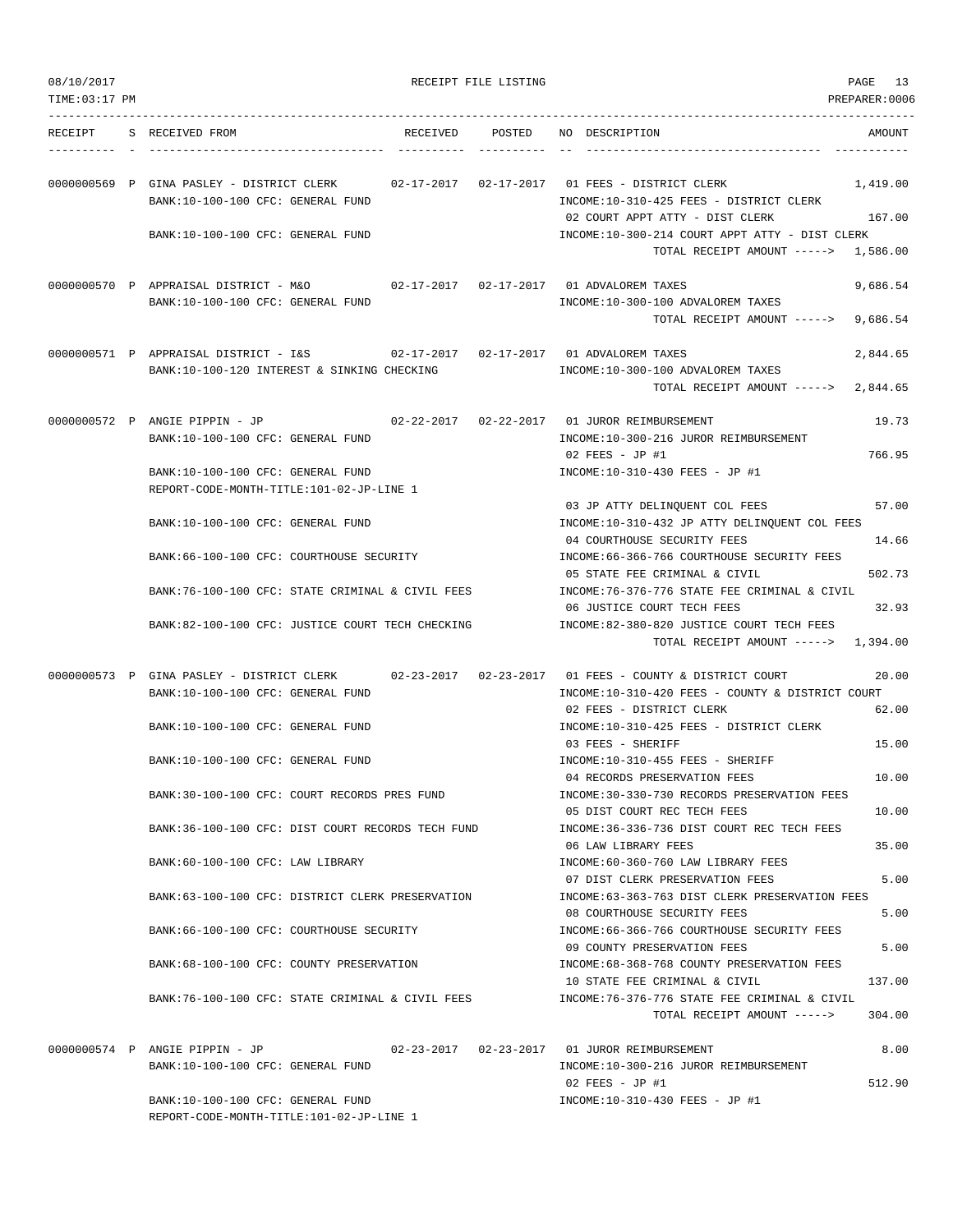| TIME:03:17 PM |                                                                                                                                                 |        | PREPARER:0006                                                                                  |
|---------------|-------------------------------------------------------------------------------------------------------------------------------------------------|--------|------------------------------------------------------------------------------------------------|
| RECEIPT       | S RECEIVED FROM<br>RECEIVED                                                                                                                     | POSTED | NO DESCRIPTION<br>AMOUNT                                                                       |
| 0000000574    | Continued<br>BANK:66-100-100 CFC: COURTHOUSE SECURITY                                                                                           |        | 03 COURTHOUSE SECURITY FEES<br>6.00<br>INCOME: 66-366-766 COURTHOUSE SECURITY FEES             |
|               | BANK:76-100-100 CFC: STATE CRIMINAL & CIVIL FEES                                                                                                |        | 04 STATE FEE CRIMINAL & CIVIL<br>214.60<br>INCOME:76-376-776 STATE FEE CRIMINAL & CIVIL        |
|               | BANK:82-100-100 CFC: JUSTICE COURT TECH CHECKING                                                                                                |        | 05 JUSTICE COURT TECH FEES<br>13.50<br>INCOME: 82-380-820 JUSTICE COURT TECH FEES              |
|               |                                                                                                                                                 |        | 755.00<br>TOTAL RECEIPT AMOUNT ----->                                                          |
|               | 0000000576 P EMILIA GARCIA - SENIOR CITIZENS 02-23-2017 02-23-2017 01 FOOD DONATIONS<br>BANK: 78-100-100 CFC: SENIOR CITIZENS                   |        | 40.00<br>INCOME: 78-378-712 FOOD DONATIONS                                                     |
|               |                                                                                                                                                 |        | TOTAL RECEIPT AMOUNT -----><br>40.00                                                           |
|               | 0000000577 P ANGIE PIPPIN - JP                                                                                                                  |        | 02-24-2017  02-24-2017  01 JUROR REIMBURSEMENT<br>28.41                                        |
|               | BANK:10-100-100 CFC: GENERAL FUND                                                                                                               |        | INCOME:10-300-216 JUROR REIMBURSEMENT                                                          |
|               |                                                                                                                                                 |        | 1,037.35<br>$02$ FEES - JP #1                                                                  |
|               | BANK:10-100-100 CFC: GENERAL FUND                                                                                                               |        | INCOME:10-310-430 FEES - JP #1                                                                 |
|               | REPORT-CODE-MONTH-TITLE:101-02-JP-LINE 1                                                                                                        |        | 48.00<br>03 JP ATTY DELINQUENT COL FEES                                                        |
|               | BANK:10-100-100 CFC: GENERAL FUND                                                                                                               |        | INCOME:10-310-432 JP ATTY DELINQUENT COL FEES                                                  |
|               | BANK:66-100-100 CFC: COURTHOUSE SECURITY                                                                                                        |        | 04 COURTHOUSE SECURITY FEES<br>15.10<br>INCOME: 66-366-766 COURTHOUSE SECURITY FEES            |
|               | BANK:76-100-100 CFC: STATE CRIMINAL & CIVIL FEES                                                                                                |        | 05 PARKS & WILDLIFE<br>64.60<br>INCOME: 76-376-704 PARKS & WILDLIFE                            |
|               | BANK:76-100-100 CFC: STATE CRIMINAL & CIVIL FEES                                                                                                |        | 673.67<br>06 STATE FEE CRIMINAL & CIVIL<br>INCOME:76-376-776 STATE FEE CRIMINAL & CIVIL        |
|               | BANK:82-100-100 CFC: JUSTICE COURT TECH CHECKING                                                                                                |        | 07 JUSTICE COURT TECH FEES<br>41.37<br>INCOME:82-380-820 JUSTICE COURT TECH FEES               |
|               |                                                                                                                                                 |        | TOTAL RECEIPT AMOUNT -----> 1,908.50                                                           |
|               | 0000000578 P JONNYE GIBSON - TAX COLLECTOR 02-24-2017 02-24-2017 01 MOTOR VEHICLE REGISTRATION<br>BANK:11-100-100 CFC: ROAD & BRIDGE PRECINCT 1 |        | 957.67<br>INCOME:11-311-110 MOTOR VEHICLE REGISTRATION                                         |
|               | BANK:12-100-100 CFC: ROAD & BRIDGE PRECINCT 2                                                                                                   |        | 957.67<br>02 MOTOR VEHICLE REGISTRATION<br>INCOME:12-312-110 MOTOR VEHICLE REGISTRATION        |
|               | BANK:13-100-100 CFC: ROAD & BRIDGE PRECINCT 3                                                                                                   |        | 957.67<br>03 MOTOR VEHICLE REGISTRATION<br>INCOME:13-313-110 MOTOR VEHICLE REGISTRATION        |
|               | BANK:14-100-100 CFC: ROAD & BRIDGE PRECINCT 4                                                                                                   |        | 957.67<br>04 MOTOR VEHICLE REGISTRATION<br>INCOME:14-314-110 MOTOR VEHICLE REGISTRATION        |
|               | BANK:10-100-100 CFC: GENERAL FUND                                                                                                               |        | 05 FEES - TAX COLLECTOR<br>1.90<br>INCOME:10-310-445 FEES - TAX COLLECTOR                      |
|               |                                                                                                                                                 |        | 3,832.58<br>TOTAL RECEIPT AMOUNT ----->                                                        |
|               | 0000000579 P JONNYE GIBSON - TAX COLLECTOR<br>BANK:10-100-100 CFC: GENERAL FUND                                                                 |        | 02-24-2017   02-24-2017   01   FEES - TAX COLLECTOR<br>10.00<br>INCOME:10-310-447 FEES - TITLE |
|               |                                                                                                                                                 |        | TOTAL RECEIPT AMOUNT -----><br>10.00                                                           |
|               | 0000000580 P JONNYE GIBSON - TAX COLLECTOR                                                                                                      |        | 02-24-2017  02-24-2017  01 FEES - TAX COLLECTOR<br>25.00                                       |
|               | BANK:10-100-100 CFC: GENERAL FUND                                                                                                               |        | INCOME:10-310-447 FEES - TITLE<br>TOTAL RECEIPT AMOUNT -----><br>25.00                         |
|               | 0000000581 P EMILIA GARCIA - SENIOR CITIZENS                                                                                                    |        | 516.00<br>02-24-2017  02-24-2017  01  FOOD DONATIONS                                           |
|               | BANK:78-100-100 CFC: SENIOR CITIZENS                                                                                                            |        | INCOME: 78-378-712 FOOD DONATIONS<br>TOTAL RECEIPT AMOUNT -----><br>516.00                     |
|               | 0000000584 P ANGIE PIPPIN - JP                                                                                                                  |        | 02-28-2017  03-01-2017  01 JUROR REIMBURSEMENT<br>2.64                                         |
|               | BANK:10-100-100 CFC: GENERAL FUND                                                                                                               |        | INCOME:10-300-216 JUROR REIMBURSEMENT<br>6.16<br>02 JP ATTY DELINQUENT COL FEES                |
|               | BANK:10-100-100 CFC: GENERAL FUND                                                                                                               |        | INCOME:10-310-432 JP ATTY DELINQUENT COL FEES                                                  |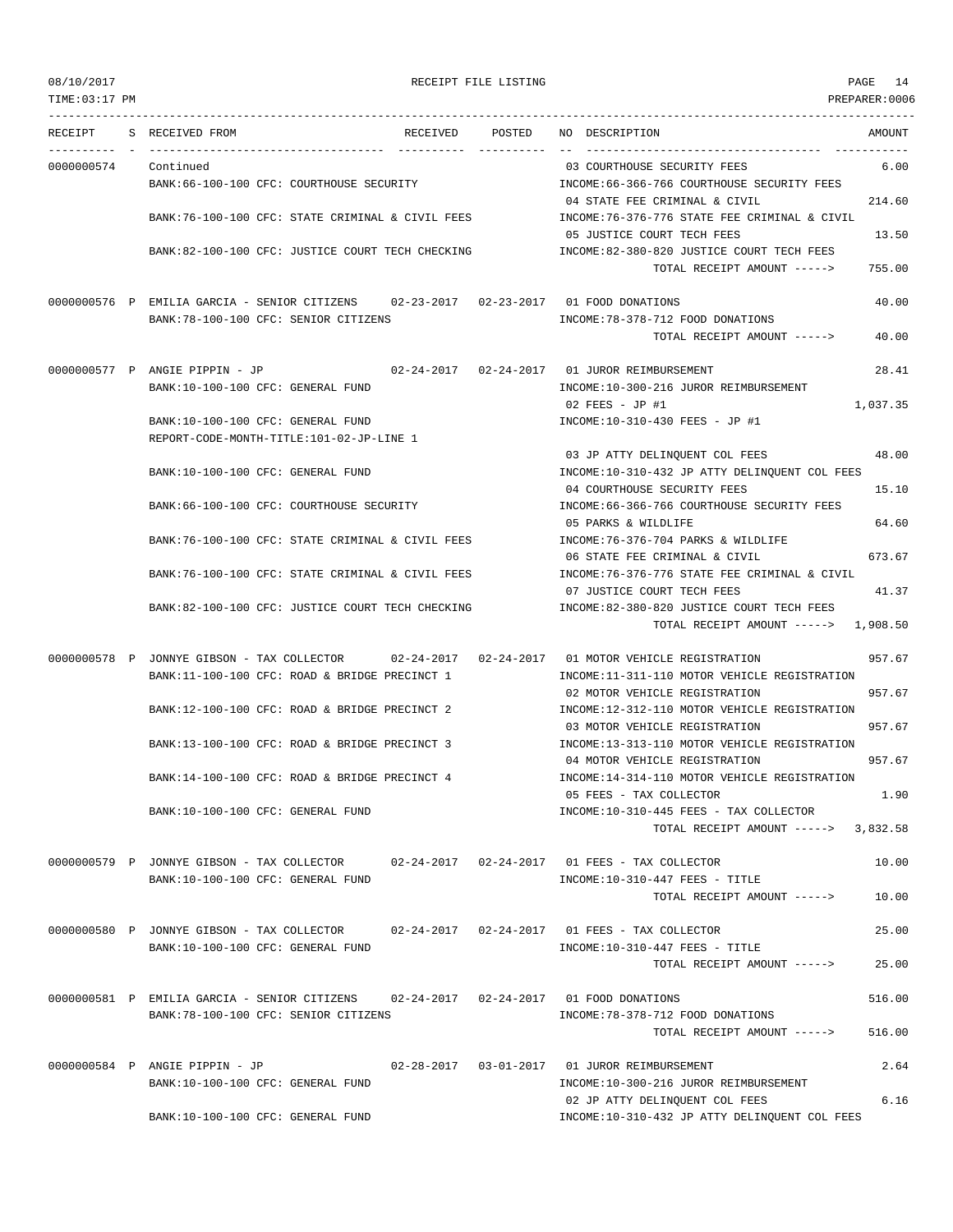TIME:03:17 PM PREPARER:0006 --------------------------------------------------------------------------------------------------------------------------------- RECEIPT S RECEIVED FROM RECEIVED POSTED NO DESCRIPTION AMOUNT ---------- - ----------------------------------- ---------- ---------- -- ----------------------------------- ----------- 0000000584 Continued 03 COURTHOUSE SECURITY FEES 0.51 BANK:66-100-100 CFC: COURTHOUSE SECURITY INCOME:66-366-766 COURTHOUSE SECURITY FEES 04 STATE FEE CRIMINAL & CIVIL 10.18 BANK:76-100-100 CFC: STATE CRIMINAL & CIVIL FEES INCOME:76-376-776 STATE FEE CRIMINAL & CIVIL 05 JUSTICE COURT TECH FEES 0.51 BANK:82-100-100 CFC: JUSTICE COURT TECH CHECKING INCOME:82-380-820 JUSTICE COURT TECH FEES TOTAL RECEIPT AMOUNT -----> 20.00 0000000585 P CASH BACK FROM TAXES 02-28-2017 03-01-2017 01 SUPPLIES 2.11 BANK:10-100-100 CFC: GENERAL FUND INCOME:10-580-305 SUPPLIES TOTAL RECEIPT AMOUNT -----> 2.11 0000000586 P ANGIE PIPPIN - JP 02-27-2017 03-01-2017 01 JUROR REIMBURSEMENT 12.90 BANK:10-100-100 CFC: GENERAL FUND INCOME:10-300-216 JUROR REIMBURSEMENT 02 FEES - JP #1 782.39 BANK:10-100-100 CFC: GENERAL FUND INCOME:10-310-430 FEES - JP #1 03 JP ATTY DELINQUENT COL FEES 73.53 BANK:10-100-100 CFC: GENERAL FUND INCOME:10-310-432 JP ATTY DELINQUENT COL FEES 04 COURTHOUSE SECURITY FEES 19.62 BANK:66-100-100 CFC: COURTHOUSE SECURITY INCOME:66-366-766 COURTHOUSE SECURITY FEES 05 STATE FEE CRIMINAL & CIVIL 500.29 BANK:76-100-100 CFC: STATE CRIMINAL & CIVIL FEES INCOME:76-376-776 STATE FEE CRIMINAL & CIVIL 06 JUSTICE COURT TECH FEES 31.27 BANK:82-100-100 CFC: JUSTICE COURT TECH CHECKING INCOME:82-380-820 JUSTICE COURT TECH FEES TOTAL RECEIPT AMOUNT -----> 1,420.00 0000000604 P FEMA INTEREST 02-28-2017 02-28-2017 01 FEMA INTEREST EARNED 2.32 BANK:38-100-160 FEMA CHECKING INCOME:38-300-150 FEMA INTEREST EARNED TOTAL RECEIPT AMOUNT -----> 2.32 0000000605 P DRUG FORFEITURE INTEREST 02-28-2017 02-28-2017 01 INTEREST EARNED 8.60 BANK:84-100-150 CFC: FC DRUG FORFEITURE CHECKING INCOME:84-384-180 INTEREST EARNED TOTAL RECEIPT AMOUNT -----> 8.60 0000000606 P GRANT INTEREST 02-28-2017 02-28-2017 01 INTEREST EARNED 0.44 BANK:10-100-140 GRANT FUND CHECKING **INCOME:10-300-180 INTEREST EARNED** TOTAL RECEIPT AMOUNT -----> 0.44 0000000842 P INMATE PHONE 02-15-2017 02-15-2017 01 INMATE PHONE REVENUES 1,331.36 BANK:70-100-110 INMATE PHONE CHECKING INCOME:70-370-770 INMATE PHONE REVENUES TOTAL RECEIPT AMOUNT -----> 1,331.36 0000000895 P RELIANCE TRUST 02-28-2017 02-28-2017 01 INMATE PHONE REVENUES 20.00 BANK:70-100-110 INMATE PHONE CHECKING INCOME:70-370-770 INMATE PHONE REVENUES TOTAL RECEIPT AMOUNT -----> 20.00 0000000896 P RELIANCE TRUST 02-15-2017 02-15-2017 01 INMATE PHONE REVENUES 25.00 BANK:70-100-110 INMATE PHONE CHECKING **INCOME:70-370-770 INMATE PHONE REVENUES** TOTAL RECEIPT AMOUNT -----> 25.00 0000001214 U FEMA 02-23-2017 01 OTHER INCOME 0.00 BANK:10-100-100 CFC: GENERAL FUND INCOME:10-300-150 OTHER INCOME TOTAL RECEIPT AMOUNT -----> 0.00 0000001215 P GINA PASLEY - DISTRICT CLERK 02-28-2017 02-28-2017 01 FEES - DISTRICT CLERK 297.00 BANK:10-100-100 CFC: GENERAL FUND **INCOME:10-310-425 FEES - DISTRICT CLERK** 

 $T$ OTAL RECEIPT AMOUNT  $--- 297.00$